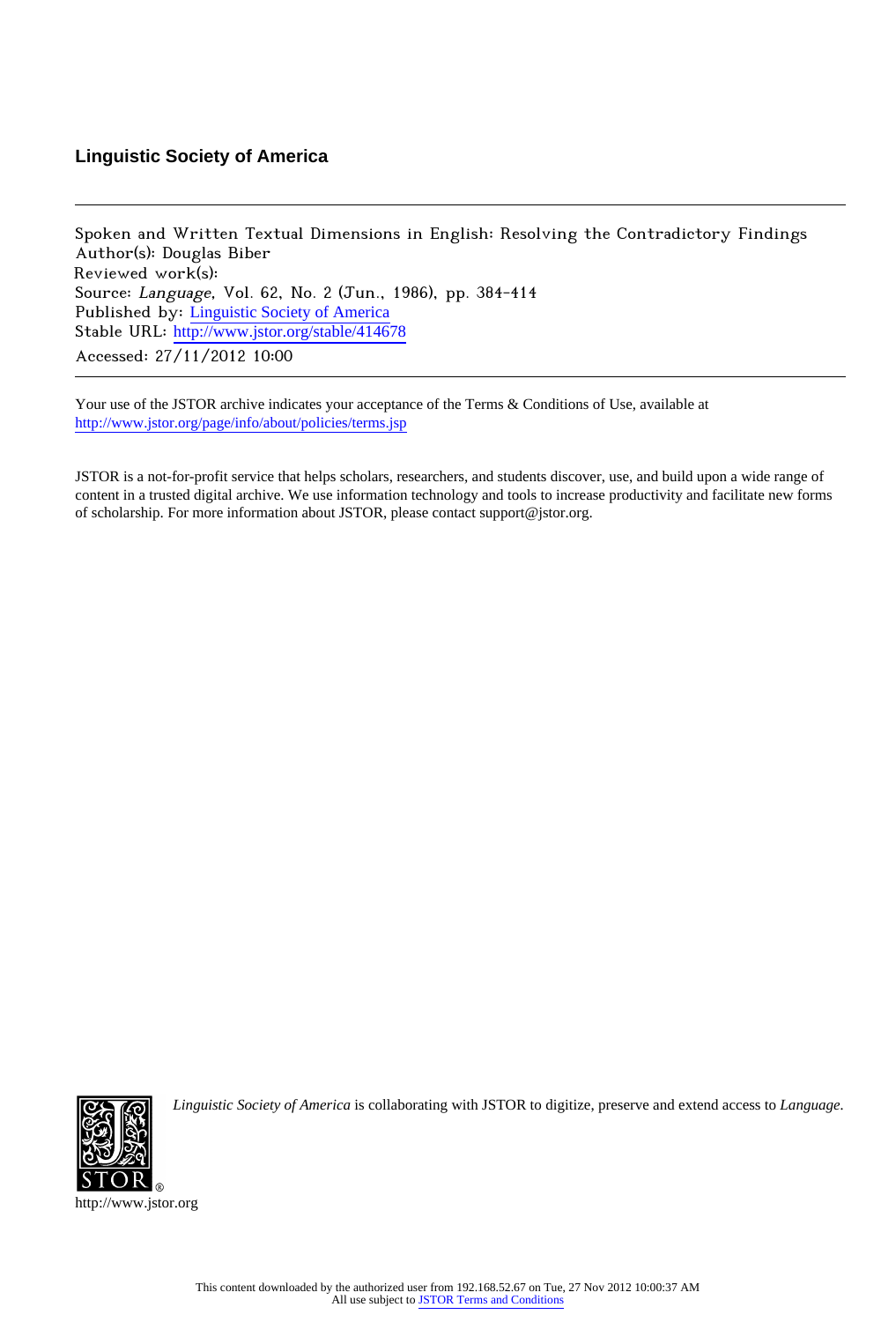## **SPOKEN AND WRITTEN TEXTUAL DIMENSIONS IN ENGLISH: RESOLVING THE CONTRADICTORY FINDINGS**

#### **DOUGLAS BIBER**

## **University of Southern California**

**Although similarities and differences between speech and writing have often been studied, contradictory claims concerning the linguistic relationship between the two modes are still common. These contradictions can arise from basing global conclusions on restricted methodologies-such as assigning undue weight to individual linguistic features, or to choice of particular text samples and text types. The present study uses a 'multi-feature/multi-dimension' approach, which includes a broad range of linguistic features and text types in a single quantitative analysis, to provide a global description of similarities and differences among spoken/written text types in English. The distribution of 41 linguistic features in 545 text samples of approximately 2000 words each is subjected to factor analysis (a multivariate statistical technique). Three underlying textual dimensions are identified: Interactive vs. Edited Text, Abstract vs. Situated Content, and Reported vs. Immediate Style. To demonstrate the value of the multi-feature/ multi-dimension approach, the specific findings of earlier studies are reconciled within the model proposed here.\*** 

#### **INTRODUCTION**

**1. The study of communicative competence (e.g. Hymes 1972) has provoked an interest in discourse analysis, including the study of linguistic usage in both speech and writing. Sociolinguistic research-challenging the claim that speech is unsystematic, and does not represent the true linguistic structure of a language-has accepted both spoken/written texts for analysis, necessitating an evaluation of the relationship between the two modes. That is, given that both speech and writing are legitimate forms of language, it is important to know in what ways and to what extent they are the same or different.** 

**Various linguistic differences between speech and writing have been proposed. Writing is typically claimed to be more complex, elaborate, and explicit (O'Donnell 1974, Kroll 1977, Olson 1977), more decontextualized (Kay 1977) or detached (Chafe 1982), less personally involved (Blankenship 1974, Chafe & Danielewicz 1985), characterized by a higher concentration of new information (Brown & Yule 1983, Kroch & Hindle 1982), and more highly organized (Akinnaso 1982, Gumperz et al. 1984). Linguistic differences between speech and writing have been attributed to differing processing constraints (Kroch & Hindle) and to differing situational characteristics (Rubin 1980, Olson & Torrance 1981). Chafe & Danielewicz explicitly distinguish these two factors, claiming that features like degree of lexical precision are determined by processing considerations (the restrictions of real-time production in speech vs. opportunity for extensive editing in writing), while features like 1st person pronouns (indicating degree of 'involvement' between speaker/writer and the audience) are conditioned by situational considerations.** 

**\* I would like to express thanks to Niko Besnier, Pat Clancy, Bill Grabe, and Deborah Tannen for useful criticisms of earlier versions of this paper; and to Ed Finegan for suggestions and criticisms throughout the research project reported here, in addition to comments on the present paper.**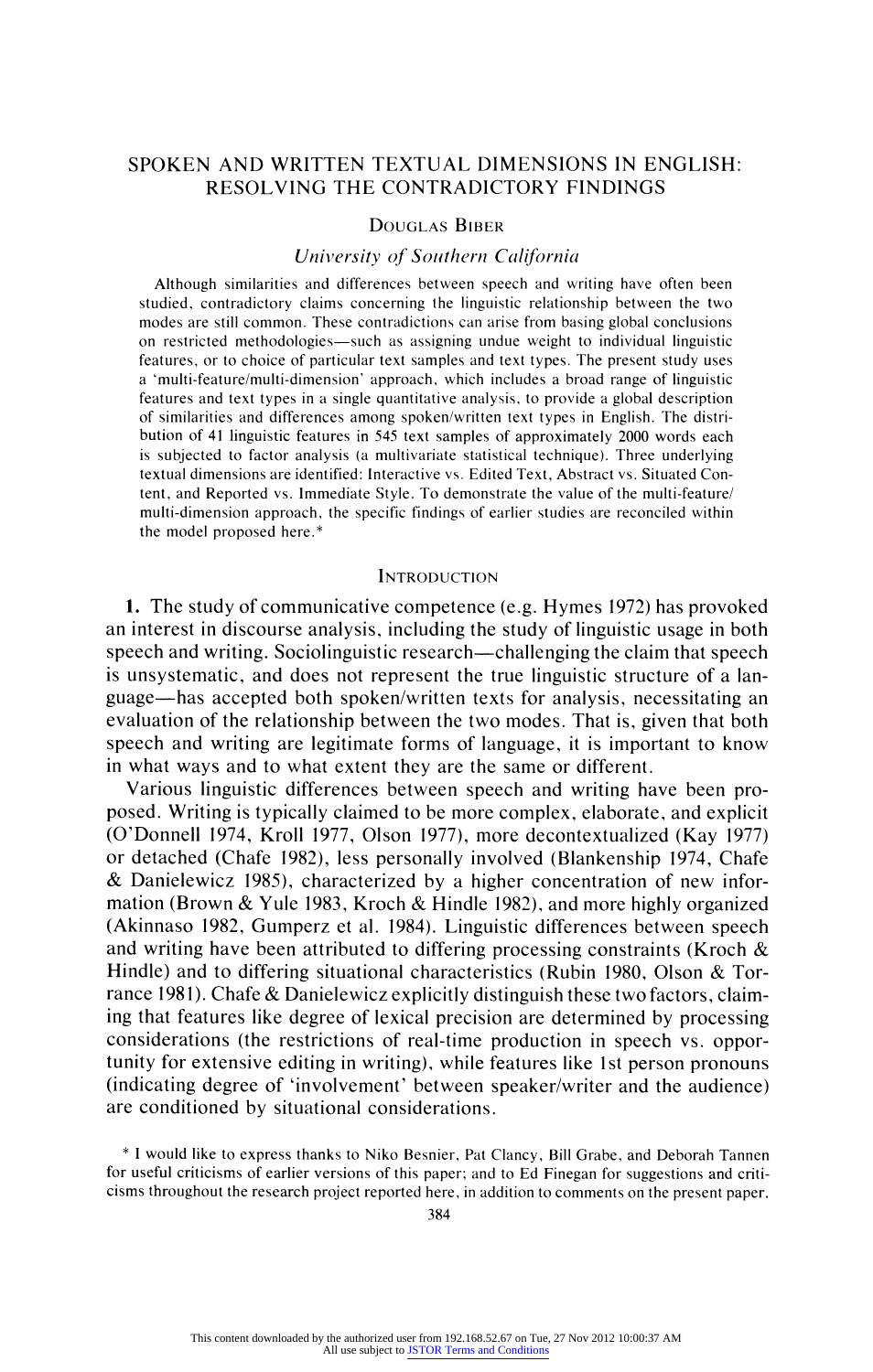**In earlier studies, speech and writing were considered as coherent wholes, and findings were typically presented as general linguistic characteristics of a single dimension in which the two modes were distinguished. A central finding of the present study, however, is that no single dimension adequately accounts for the range of linguistic variation across spoken/written texts. The communicative possibilities offered by a language are complex, and there is no reason to expect a single dimension to be the central discriminator among all text types. Work by Hymes, Gumperz, Labov, and others has described systematic linguistic variation across numerous social and situational dimensions: social class, ethnic group, formality, and intimacy, to name just a few. Thus the claim that the relations among a broad range of text types will be multi-dimensional fits our general knowledge of language use in society, and forms the basis of the present study.** 

**Several researchers have recently noted that few (if any) absolute differences exist between speech and writing: register, topic, and other communicative factors are important in the observed differences among spoken/written text types (see Chafe & Danielewicz 1985, Beaman 1984, Kroch & Hindle 1982, Tannen 1982a). Chafe 1982 suggests that different linguistic features can serve the same communicative function in texts, and proposes two underlying DI-MENSIONS-the underlying parameters of linguistic variation among texts: 'integration/fragmentation' and 'detachment/involvement' (cf. Tannen 1982a,b, Chafe & Danielewicz). Chafe's intuitive groupings, however, require confirmation (see Redeker 1984).** 

**A primary need at present is further empirical research to identify the set of underlying textual dimensions which define similarities and differences among text types in English. The relations among multiple linguistic features in multiple texts are too complex to be tracked by simple inspection. Multivariate statistical techniques, such as factor analysis, are required for this task. The present study uses factor analysis for empirical identification of groups of linguistic features which co-occur with a high frequency in texts, indicating a communicative function shared by the features. These groupings represent underlying textual dimensions, which allow us to specify the nature and extent of the similarities and differences among text types. The resulting analysis serves as a guide to further research, and provides an explanatory account of previous research on speech and writing.** 

**1.1. CONTRADICTORY FINDINGS IN PREVIOUS RESEARCH. Most previous linguistic studies of speech and writing have compared frequency counts for certain linguistic features across a few spoken/written text types (e.g. face-to-face conversation, academic prose). A wide range of claims has been presented on the basis of these frequency counts: e.g., Poole & Field 1976 and Halliday 1979 claim that speech is structurally more complex; Blankenship 1962 concludes that there are no important linguistic differences between the two; but most researchers (e.g. O'Donnell 1974, Chafe 1982, Olson 1977) find writing to be more complex, explicit, and integrated.** 

**In a few cases, the cause of these apparent contradictions is simply definitional. Thus Blankenship 1962, 1974 finds sentence length in speech and writing**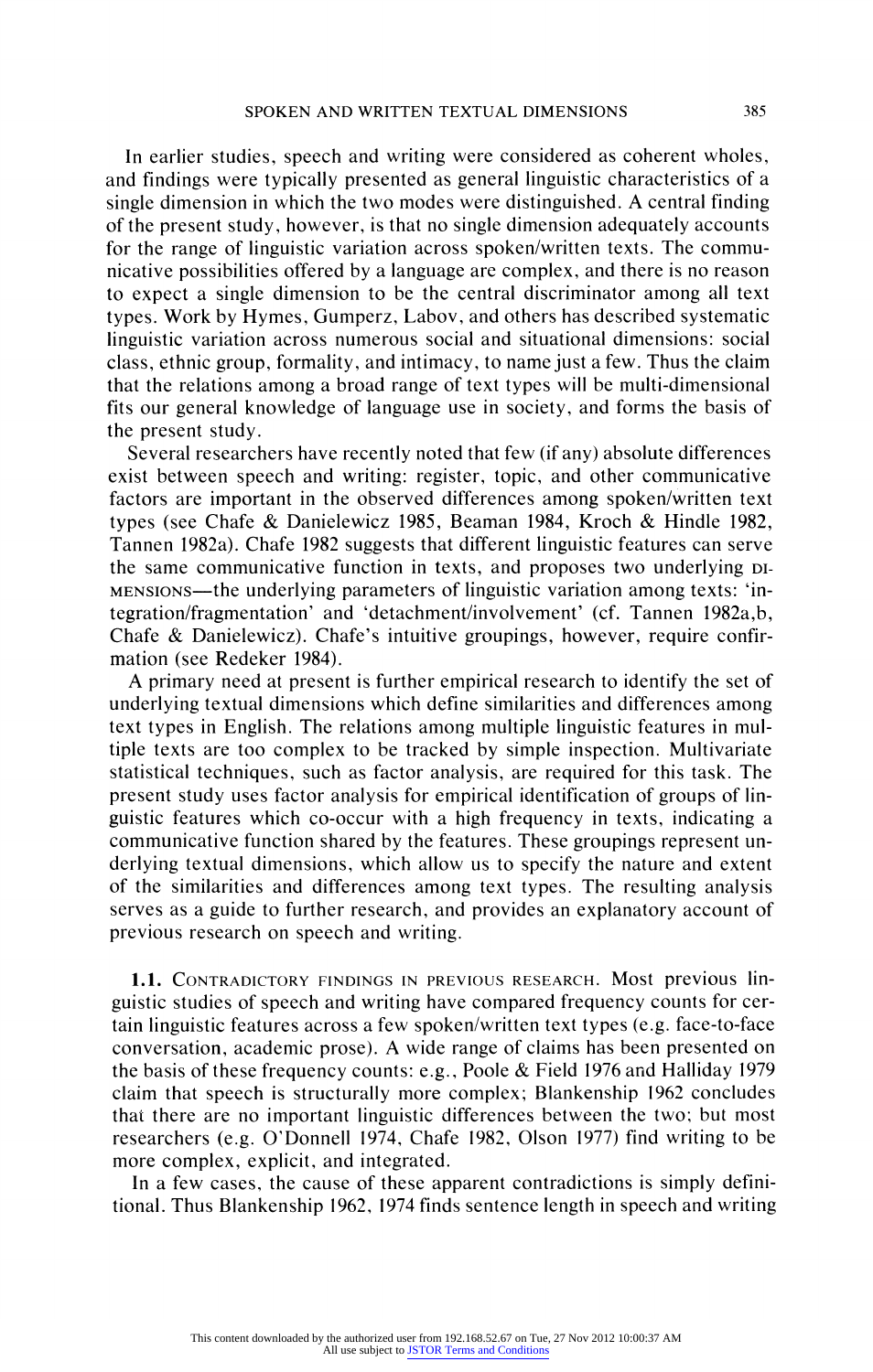**to be nearly the same; other researchers (e.g. O'Donnell and Poole & Field) find the mean length of sentences, clauses, or T-units (i.e. units consisting of a main clause plus all associated dependent clauses) to be considerably longer in writing. A major problem here is that it is difficult to define 'sentence' in English speech; and since most studies do not define their particular uses of the term, we have no basis for comparison.** 

**Other discrepancies are not explained so easily. One contradiction concerns the extent of subordination. Most studies have found that writing has a much higher degree of subordination and other markers of 'structural complexity' (O'Donnell, Kroll, Kay, Chafe, and Brown & Yule). Other studies contradict these results, finding little difference between the over-all number of subordinate clauses in speech and writing (Poole & Field 1976, Cayer & Sacks 1979). In addition, Poole & Field find a higher index of embedding in speech; and Halliday finds more 'complex sentence structures' (i.e. more subordinate clauses) in speech. Finally, Beaman, in a more careful analysis of subordination, notes that previous studies have been overly simplistic: different subordinate constructions may have differing communicative functions.** 

**A second contradiction involves the frequency of passive constructionswhich are associated with decontextualization or detachment, and therefore claimed to be characteristic of writing (e.g. Chafe and Brown & Yule). In contrast to most researchers, Blankenship 1962 finds only slightly more passives in writing. Poole & Field find few passives in either mode.** 

Additional contradictions could be cited-e.g. concerning the use of fore**grounding and backgrounding devices to mark informational relations, or extent of elaboration as shown by the distribution of adjectives and adverbs. It is evident that the relationship between speech and writing is highly complex; however, the methodologies of most quantitative studies have been restricted, and have not provided an adequate basis for global conclusions concerning this relationship. The restrictions include the following:** 

**(a) Assigning undue weight to particular linguistic features: Most quantitative studies have used between three and ten features, and have considered a differential distribution in any of them to be important evidence.** 

**(b) Assigning undue weight to individual texts: Most studies have been based on few texts, so that idiosyncratic differences can have a major influence.** 

**(c) Assigning undue weight to the text types chosen for analysis: Most studies have compared two text types, one spoken (e.g. conversation) and one written (e.g. academic prose), and have not controlled for the different communicative tasks represented by those text types.** 

**In spite of such restrictions, earlier studies have in fact attempted to reach global conclusions-which have thus proved contradictory. A new approach is needed, combining a much broader perspective with a detailed empirical analysis of the linguistic features involved.** 

**1.2. A 'MULTI-FEATURE/MULTI-DIMENSION' APPROACH. The present study provides a framework that avoids the restrictions listed above, while taking advantage of the strengths of quantitative analysis. This is done through a**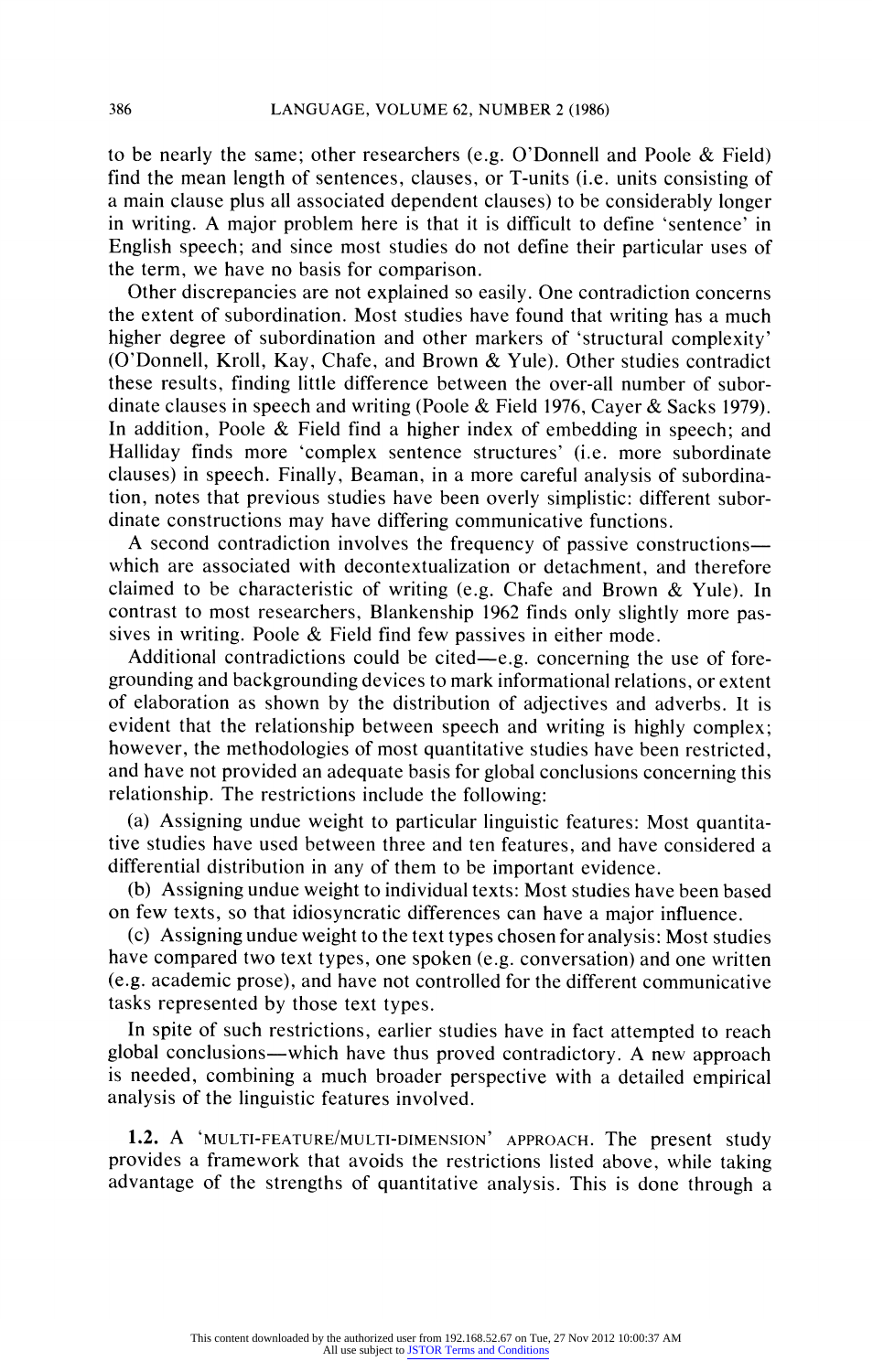**'multi-feature/multi-dimension' approach, using large-scale text corpora and multivariate statistical techniques (see Biber 1985). First, the large-scale corpora provide a data base of several hundred text samples, representing 16 text types (e.g. conversation, broadcasts, planned speeches, academic prose, fiction). These cover a broad range of variation-associated with differences in situation, purpose, and processing/production strategies-in both speech and writing.** 

**Second, the present study analyses the distribution of 41 lexical and syntactic features, representing a broad range of communicative functions such as content elaboration, or interaction of communicative participants. Factor analysis is used to group the linguistic features empirically into clusters that co-occur with a high frequency in texts. Its use is based on the proposal that such frequent groupings of features in texts indicate a shared, underlying, communicative function. Analysis of the processing and situational differences which characterize types of spoken/written discourse helps interpret the textual dimensions underlying these groupings. In addition, the results of earlier studies are central to the interpretation process, since the identification of a communicative function which underlies a grouping depends on knowledge of the communicative functions of individual features. In a final step, inspection of the distribution of these clusters of features among the 16 text types helps to interpret the nature of the underlying dimension further.** 

**In contrast to the assessment of Akinnaso, the present study demonstrates**  that a quantitative approach need not be narrow or theoretically uninteresting.<sup>1</sup> **It ultimately identifies three separate textual dimensions which describe the similarities and differences among spoken/written text types. These dimensions provide a unified linguistic analysis of a broad range of speech and writing that can be used to explain the contradictory findings of earlier research.** 

## **PRELIMINARIES**

**2.1. LINGUISTIC FEATURES USED IN THE COMPARISON. Prior to any comparison of text types, a principled decision must be made concerning the linguistic features to be used. For the purposes of this study, previous research was surveyed to identify potentially important linguistic features and textual dimensions. No a-priori commitment to the importance of an individual linguistic feature or the validity of a textual dimension was made; rather, a wide range of POTENTIALLY important linguistic features was taken from dimensions that might turn out to be valid. In a subsequent step, the dimensions actually accounting for systematic textual variation were identified empirically through a factor analysis.** 

**A survey of previous research on spoken/written differences identified 41** 

**1 A few quantitative studies using multivariate statistical techniques to analyse text variation have appeared previously. Carroll 1960, Marckworth & Baker 1974, and Horvath 1985 (Ch. 9) use**  factor analysis, discriminant analysis, and principal-components analysis, respectively, to study **aspects of variation among texts. Dubuisson et al. 1983 use multi-dimensional scaling to analyse the development of syntactic complexity in three spoken and written text types. Finally, Poole 1973 uses factor analysis to investigate linguistic code differences from a discourse perspective.**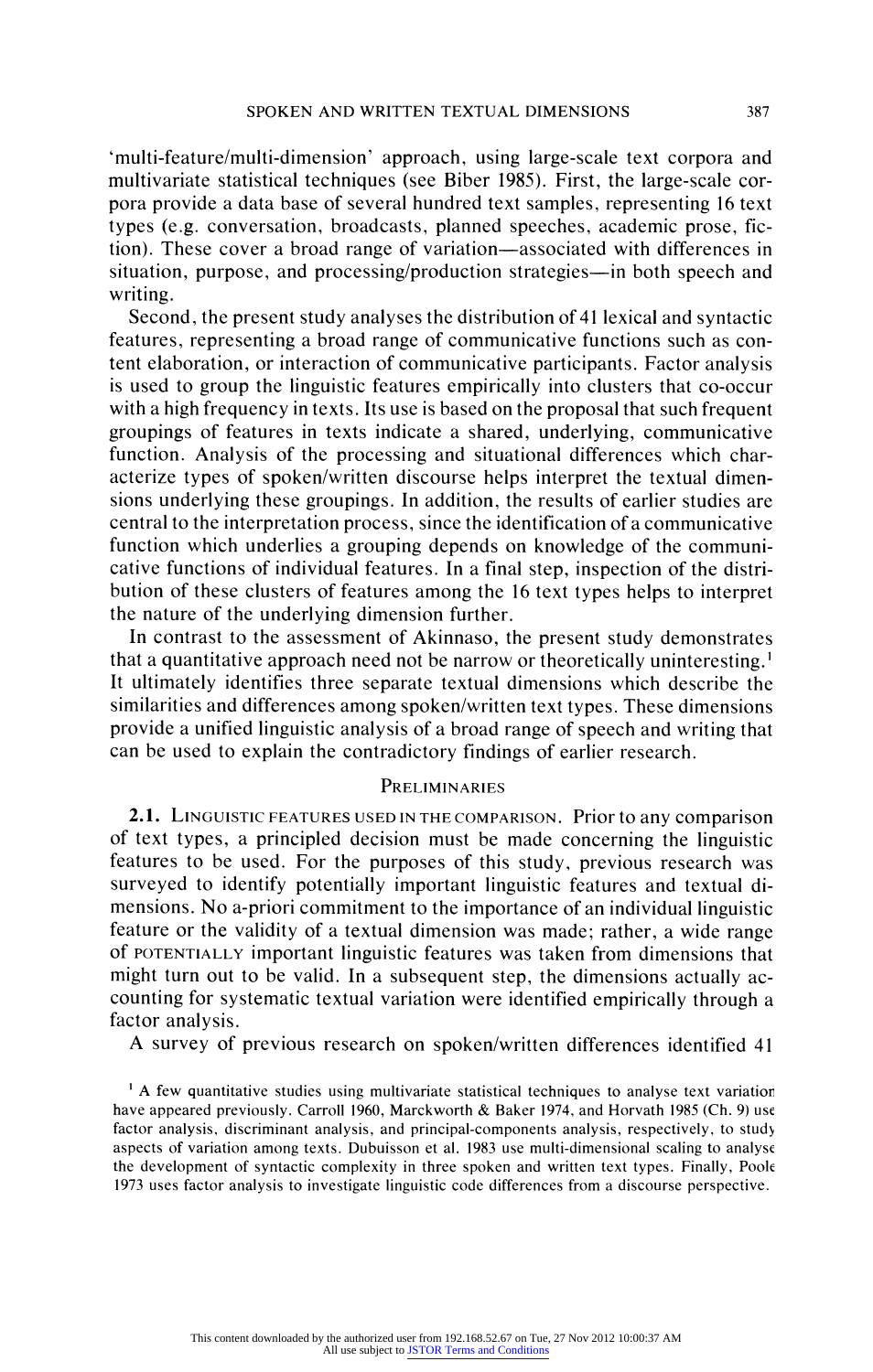**potentially important linguistic features, listed in the Appendix, below. The features are organized in terms of eight communicative functions most commonly associated with each feature. The hypothesized distinctions are:** 

**(a) Writing has a more detached style-shown, for example, by the frequency of passives and nominalizations.** 

**(b) Writing has a more elaborated style, as in the use of subordinate clauses and prepositional phrases.** 

**(c) Writing has a more explicit level of expression, as shown by type/token ratio or precise vocabulary.** 

**(d) Writing has a more explicit marking of informational relations, e.g. cleft constructions.** 

**(e) Speech uses a more inexplicit, informal style of expression, as shown by informal vocabulary items or the general-reference pronoun it.** 

**(f) Speech refers more to interactional features, e.g. by using 1st and 2nd person pronouns or questions.** 

**(g) Speech is more situated in a physical/temporal context, as evidenced by place and time adverbs.** 

**(h) Speech and writing differ in their use of verb tenses and aspects, e.g. the past and present tenses.** 

The factor analysis discussed in §3 shows that some of these features function **as hypothesized in previous studies; but that other features must be re-analysed in terms of dimensions, and still others show no systematic co-occurrence patterns. It is necessary, however, to include a wide range of potentially important linguistic features in order to identify the underlying textual dimensions which operate across speech and writing in English.2** 

**2.2. THE TEXT SAMPLES used in this study are taken from two large-scale, standard, computerized corpora, which allow significant improvement in the** 

Some additional linguistic features could have been included in this analysis, but were not-e.g. **the frequency of different types of negation (Tottie 1983). Other features were not included because they cannot be analysed automatically-e.g. conjoined phrases and conjoined clauses (cf. Chafe 1982) and features representing different types of cohesion and information structure (Grabe 1984). Future studies should include analysis of both these sets of features.** 

**<sup>2</sup>The counts of these features were done through computer programs written in PL/I, using computerized corpora as input (the untagged version of the LOB Corpus and the London-Lund Corpus-see ?2.2, below). Because of the large number of structural options which a particular grammatical construction can take, it was impossible to write programs to count every occurrence.**  For that reason, the goal of the programs was to capture 70–90% of the occurrences of a con**struction, with no obvious skewing in one mode or the other. For example, since there is no direct way to identify all verbal forms, I used a list of the 420 most common verbs in the Brown Corpus**  (Francis & Kučera 1982) to represent all verbs. (This list included all verbs that occurred more **than fifty times in the million words of text contained in that corpus.) This decision obviously restricts the completeness of the simple verbal counts-e.g. past and present tense forms-since only occurrences of the items in the list were counted. In addition, this decision influences the count of any construction that is identified through the presence of a verb (e.g. clefts and thatclauses). Similar considerations limit the completeness of many other counts. A description of the algorithms used for the counts is available on request. Quirk et al. 1972 was used as the standard syntactic reference during the development of the algorithms.**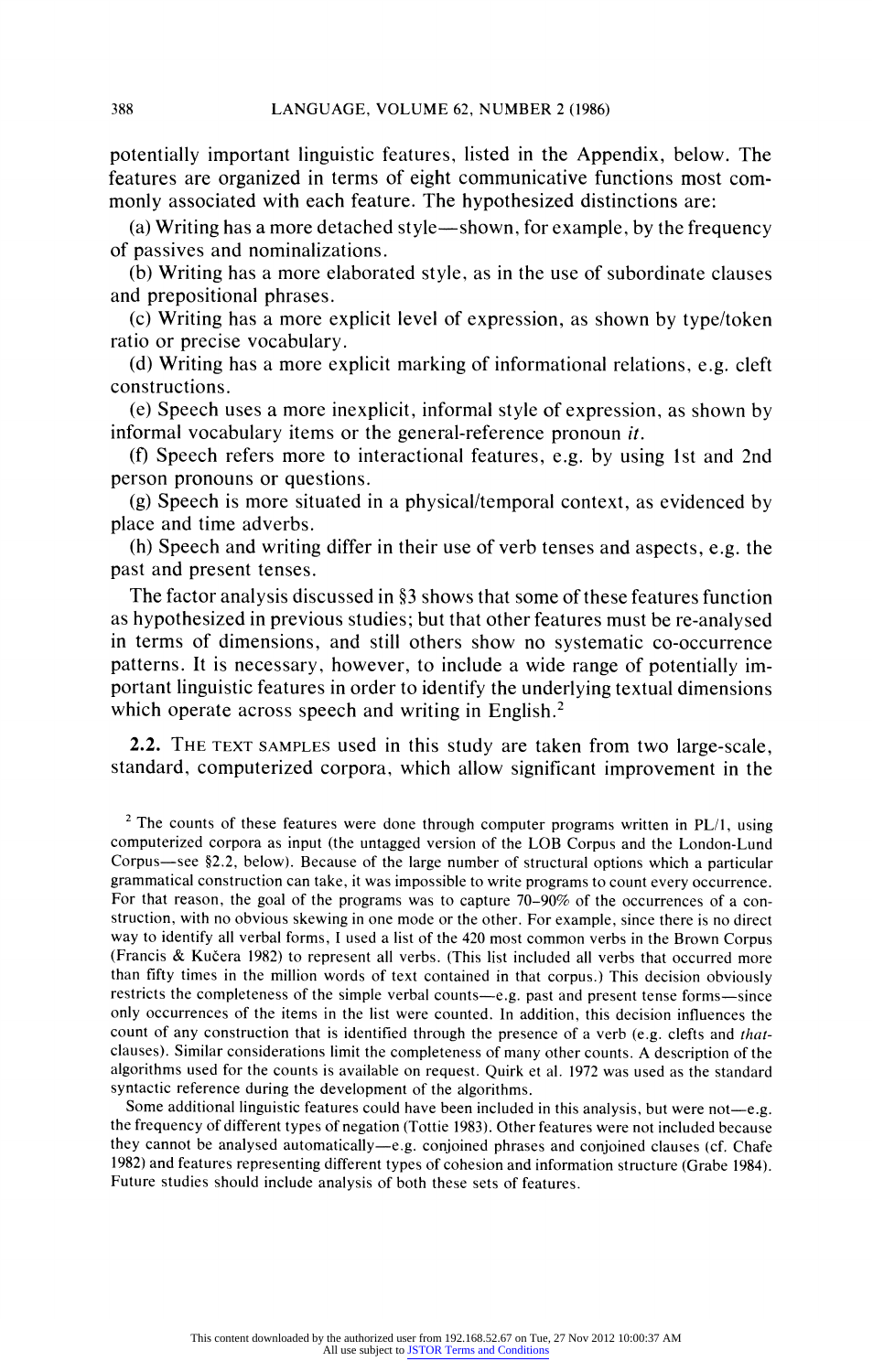**study of actual language usage. A corpus of this type can provide: (a) a large number of long samples, which are necessary to avoid skewing in the reliability and validity of linguistic counts; (b) text samples taken from several different text types, covering the range of textual variation in the spoken/written domains; and (c) a standardized data base that can be shared among scholars, so that individual studies can be replicated, and results across different studies can be directly compared (see Tottie et al. 1983:7). In addition, computer programs permit an efficient analysis of a large number of linguistic features across a large number of texts. In the present study, 41 linguistic features were counted in 545 text samples, totaling over one million words.** 

**Two separate corpora were used for the text samples. The first is the Lancaster-Oslo-Bergen Corpus of British Written English (known as the LOB Corpus; see Johansson et al. 1978, Johansson 1982); this is drawn exclusively from printed sources published in 1961. It comprises 500 text samples of about 2,000**  words each, taken from 15 different genres-e.g. Press (Reportage), Mystery **and Detective Fiction, and Learned Writings. The total corpus contains approximately a million words of running text.3** 

**The second is the London-Lund Corpus of Spoken English (LL; Johansson 1982, Svartvik & Quirk 1980). This is a collection of 87 spoken British English texts of about 5,000 words each. The total corpus contains approximately 500,000 words representing several different speech situations-e.g. Conversation, Broadcasts, and Public speeches.** 

**Sixteen major text types, representing the full range of situational possibilities available in the corpora, were selected for analysis. The distribution of text samples in each text type is given in Table 1, overleaf.4** 

**The composition of some of these text types requires elaboration. 'Press reports' include several subclasses: political, sports, society, spot news, financial, and cultural. 'Popular lore' contains texts from popular magazines and books (e.g. Punch, Woman's Mirror, Wine and Food). 'Official documents' are primarily governmental, but also include foundation reports, industry reports, and a section from a university catalog. 'Academic prose' combines several subclasses, e.g. natural sciences, medicine, mathematics, social and behavioral sciences, humanities, and technology/engineering. Of the five fictional text types in the LOB corpus, two are included here: general and ro-**

**3 The LOB Corpus does not include any examples of written interpersonal communication. For that purpose, I used computerized texts often professional letters, generously provided by William Grabe.** 

**4 Another large collection, the Brown Corpus, contains 500 written texts of American English, but was not used in the present study, because of the possible confounding influence of dialect differences (see Biber 1984). The texts in all three of the large-scale corpora were produced by middle-class, university-educated adults. This coherence in the population under study excludes the possibility of a confounding influence from social differences, but also highlights the need to investigate textual differences across social parameters (see Poole 1979, Kroch & Hindle 1982).** 

**In the present study, the texts from the London-Lund Corpus, which are approximately 5000 words in length, were divided in half to be more closely comparable to the texts in the LOB Corpus (each approximately 2000 words long) and to provide more spoken samples. The frequency counts in all texts were standardized for a text length of 2000 words.**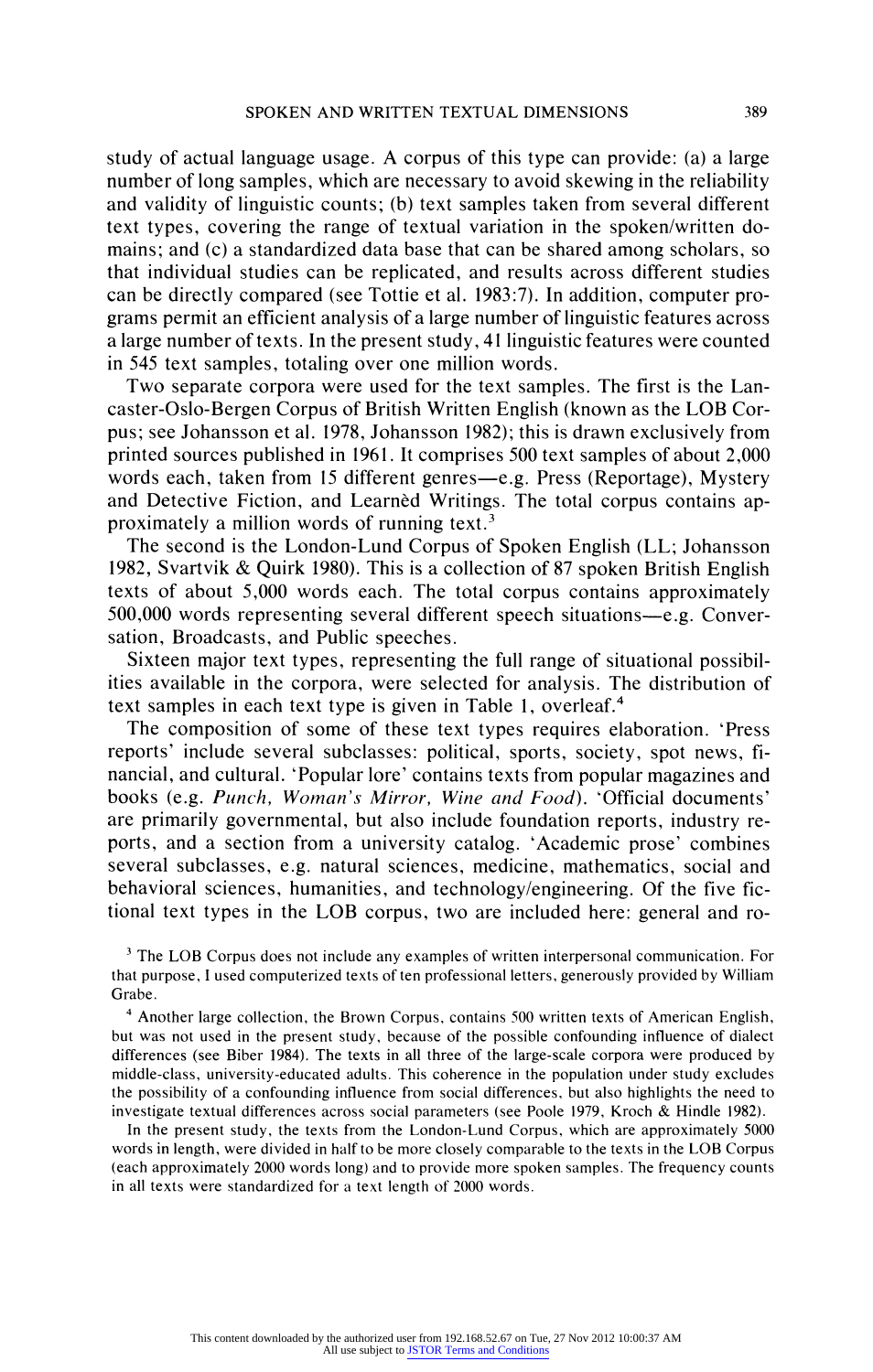|                                                     | <b>NUMBER</b> |
|-----------------------------------------------------|---------------|
| TEXT TYPE                                           | OF TEXTS      |
| Written: The LOB corpus $(+)$ professional letters) |               |
| 1. Press reports                                    | 44            |
| 2. Editorial letters                                | 27            |
| 3. Skills and hobbies                               | 38            |
| 4. Popular lore                                     | 44            |
| 5. Official documents                               | 30            |
| 6. Academic prose                                   | 80            |
| 7. Belles-lettres                                   | 77            |
| 8. General fiction                                  | 29            |
| 9. Romantic fiction                                 | 29            |
| 10. Professional letters                            | 10            |
| Spoken: The LL corpus                               |               |
| 11. Face-to-face conversation                       | 57            |
| 12. Telephone conversation                          | 20            |
| 13. Interviews                                      | 23            |
| 14. Broadcasts                                      | 19            |
| 15. Spontaneous speeches                            | 9             |
| 16. Planned speeches                                | 9             |
| <b>TOTAL</b>                                        | 545           |
|                                                     |               |

**TABLE 1. Distribution of text samples.** 

**mantic. 'General fiction' is taken to represent 'serious' work, while 'Romantic fiction' is taken to represent less formal texts (perhaps less carefully written). 'Professional letters' are from one individual to another, but deal primarily with specialized topics. 'Spontaneous speeches' are unprepared public monologs, e.g. from court cases, banquets, or sessions of the House of Commons. 'Planned speeches' are prepared, but without written text; they are taken from sermons, university lectures, court cases etc. Finally, 'Broadcasts' include sports broadcasting and commentary on non-sports events. The other text categories are self-explanatory.** 

**It should be noted that the text types of the corpora are taken as givens in the present study. That is, it is assumed that the distinctions used in the corpora are valid, and that each grouping of texts comprises a single text type. Text types can differ by subject matter, purpose, rhetorical structure, and stylein addition to situational parameters such as the relation between the communicative participants, that of the participants to the external context, and that of the participants to the text itself. At present, the identity of the salient text-type distinctions in English is an unresolved issue (see Faigley & Meyer 1983, Grabe 1984). Additional research is required; however, the distinctions proposed in these corpora have been carefully chosen, and permit the present consideration of relationships among spoken/written text types.** 

**The text types used here represent a broad range of spoken/written situational possibilities (see Rubin 1980, Green & Morgan 1981, Akinnaso 1982 for discussion of the situational differences between speech and writing). Among the written text types, 'Press reports' are directed toward a more general audience than 'Academic prose'; the former involves considerable effort toward maintaining a relationship with its audience, and is concerned with external temporal** 

**390**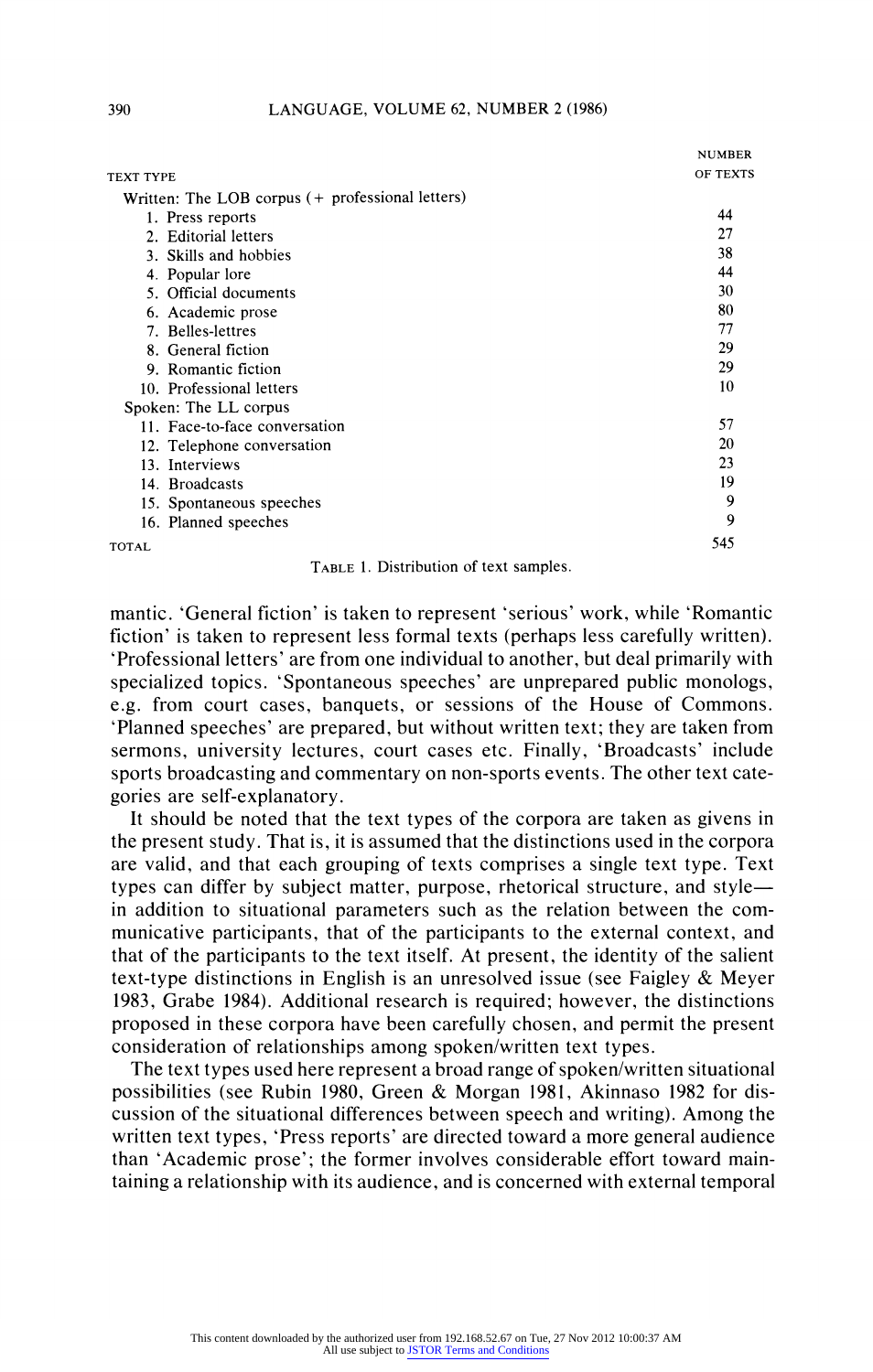**and physical situations in addition to abstract information. 'Editorial letters' are less concerned about offending potential readers, but make greater assumptions concerning specific shared background (e.g. particular social issues, or articles previously appearing in the press). 'Professional letters' are structured like academic prose, often stating a thesis with several supporting arguments, but are directed toward a specific audience, and require concern for the interpersonal relationship; they permit a relatively high degree of interaction between participants, and reliance on shared background. Finally, fiction is directed to a very diverse audience, but requires many shared cultural assumptions; it builds its own internal, shared, physical, and temporal context.** 

**Among the spoken text types, public speeches are directed toward broad audiences; they permit little interaction, and a relatively small amount of shared knowledge. (Spontaneous vs. planned speeches differ in the amount of time required or permitted for production, although both allow little time for comprehension, in comparison to written text types.) 'Broadcasts' are directed toward an extremely large audience, but are quite concerned with the temporal and physical contexts being reported. In contrast, 'Interviews' show little concern for the temporal/physical context, but have a high interactional focusoften involving only two direct communicative participants (with a wide audience of more passive participants). Finally, in 'Face-to-face conversation' (and to a lesser extent on the telephone), the interactional focus is primary, usually overshadowing the informational focus. Conversation is characterized by a high degree of interaction and goal negotiability, by considerable effort at maintaining a relationship, and by extensive shared background. Both types of conversation share a temporal context, but the shared physical context is more important in face-to-face conversation.** 

**Other text types not included in the present study differ in further ways; examples include written notes left on the kitchen table, computer conferences, and tape-recorded 'letters'. However, the text types included in this study represent a broad range of situational possibilities across the written/spoken modes.** 

## **IDENTIFICATION OF TEXTUAL DIMENSIONS**

**3.1. OVERVIEW OF FACTOR ANALYSIS. The analysis of speech and writing presented here involves two major steps:** 

**STEP 1: Factor analysis.** 

- **a. Clustering of linguistic features into groups that co-occur with a high frequency in texts.**
- **b. Interpretation of the factors as textual dimensions, through assessment of the com-**
- **municative function(s) most widely shared by the features grouped on each factor. STEP 2: Factor scores as operational representatives of the textual dimensions.** 
	- **a. For each factor, computation of a factor score for each text.**
	- **b. Analysis of the distribution of the factor scores among the text types.**
	- **c. Further interpretation of the textual dimensions in light of the relations among the text types with respect to the factor scores.**

**The aim of Step 1 is to determine which clusters of linguistic features cooccur in the texts and to make initial interpretations of these clusters as textual dimensions. This step assumes that relatively few communicative functions**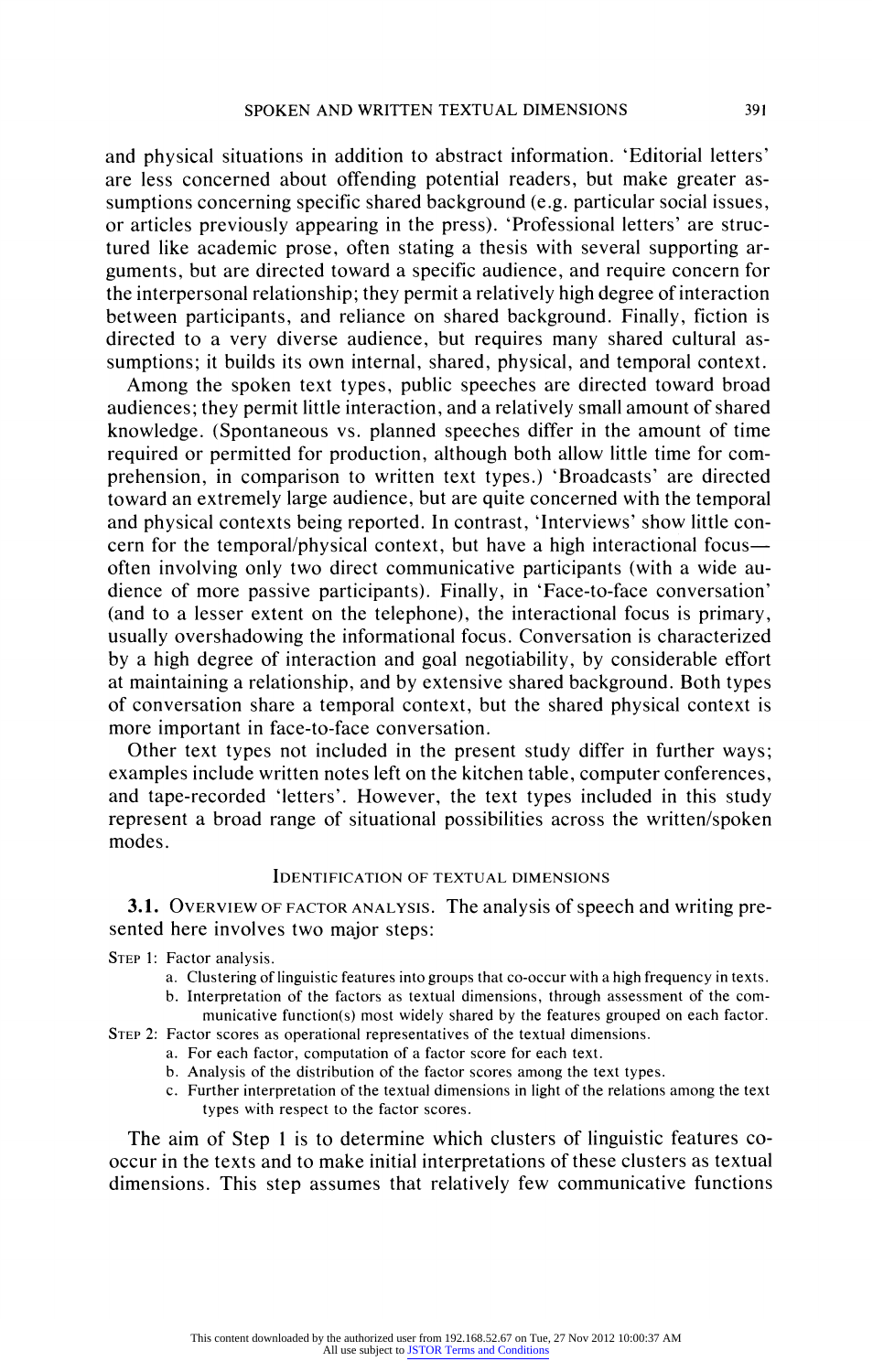**underlie English discourse; i.e., the 41 linguistic features identified from earlier research are assumed to serve fewer than 41 separate communicative functions. A factor analysis identifies linguistic features that co-occur with a high frequency in texts, and this co-occurrence is taken to indicate a common communicative function shared by these features. Thus each grouping of features, or factor, can be interpreted by consideration of the communicative function most widely shared by the features.** 

**In a factor analysis, a large number of original variables (in this case, the linguistic features) are reduced to a small set of derived variables (the factors). Each factor represents some amount of variation in the original data that can**  be quantitatively summarized or generalized—a grouping of variables that co**occur with a high frequency in the data. However, only the first few factors are likely to account for non-trivial amounts of the shared variance, and thus be worth further consideration. In the present case, it was determined that five factors account for non-trivial amounts of variance; these were hence retained for further analysis.5** 

**Each factor is a simple summation of all the linguistic features, with different features having different weights (known as factor 'loadings'). A restricted set of the linguistic features has salient weights on a given factor; this identifies these features as good representatives of the construct or textual dimension underlying the factor. For example, if the linguistic features in an analysis were past tense, 3rd person pronouns, relative clauses, and infinitives, a factor analysis might produce the following:** 

**FACTOR A = .89 (past) + .61 (3rd pers.) + .10 (inf.) - .19 (rel.cl.)** FACTOR B =  $-.10$  (past) + .29 (3rd pers.) + .56 (inf.) + .65 (rel.cl.)

**The number preceding each of the linguistic features is the weight, or factor loading, of that feature for the factor; it indicates the extent to which the feature represents the textual dimension underlying the factor. In the present analysis, features with weights smaller than .35 on a factor are not considered to be salient, and are not included in the interpretation of the factor.6 Thus, in the above example, past tense (weight .89) and 3rd person pronouns (weight .61)** 

**5 See Gorsuch 1983, Biber 1985 for a fuller discussion of factor analysis and its application to text analysis. Five factors were retained on the basis of a scree plot of the eigenvalues, which showed a clear break between the fifth and sixth factors. The factors were subsequently rotated using a Promax rotation-a method that permits minor correlations among the factors-since the present application of factor analysis gives no reason to assume orthogonal factors (see Gorsuch, 190 ff.) The intercorrelations among the factors were generally quite small, except for Factors 1-2 (correlation of .58) and Factors 4-5 (correlation of .48). Three linguistic features-style disjuncts,**  wh-clefts, and split infinitives—did not have salient weights on any of the factors; this shows that **they had no systematic distribution with respect to the other features included here. These three features were therefore dropped from the present analysis, and their use for additional studies is in question.** 

**<sup>6</sup>Several methods exist to determine the magnitude of statistically significant loadings in a factor analysis, depending on the number of observations in the analysis (Gorsuch, 208 ff.) Because of the large number of observations in the present analysis, quite small loadings could be considered 'significant'; but an absolute cut-off of .35 was used for the salient loadings.**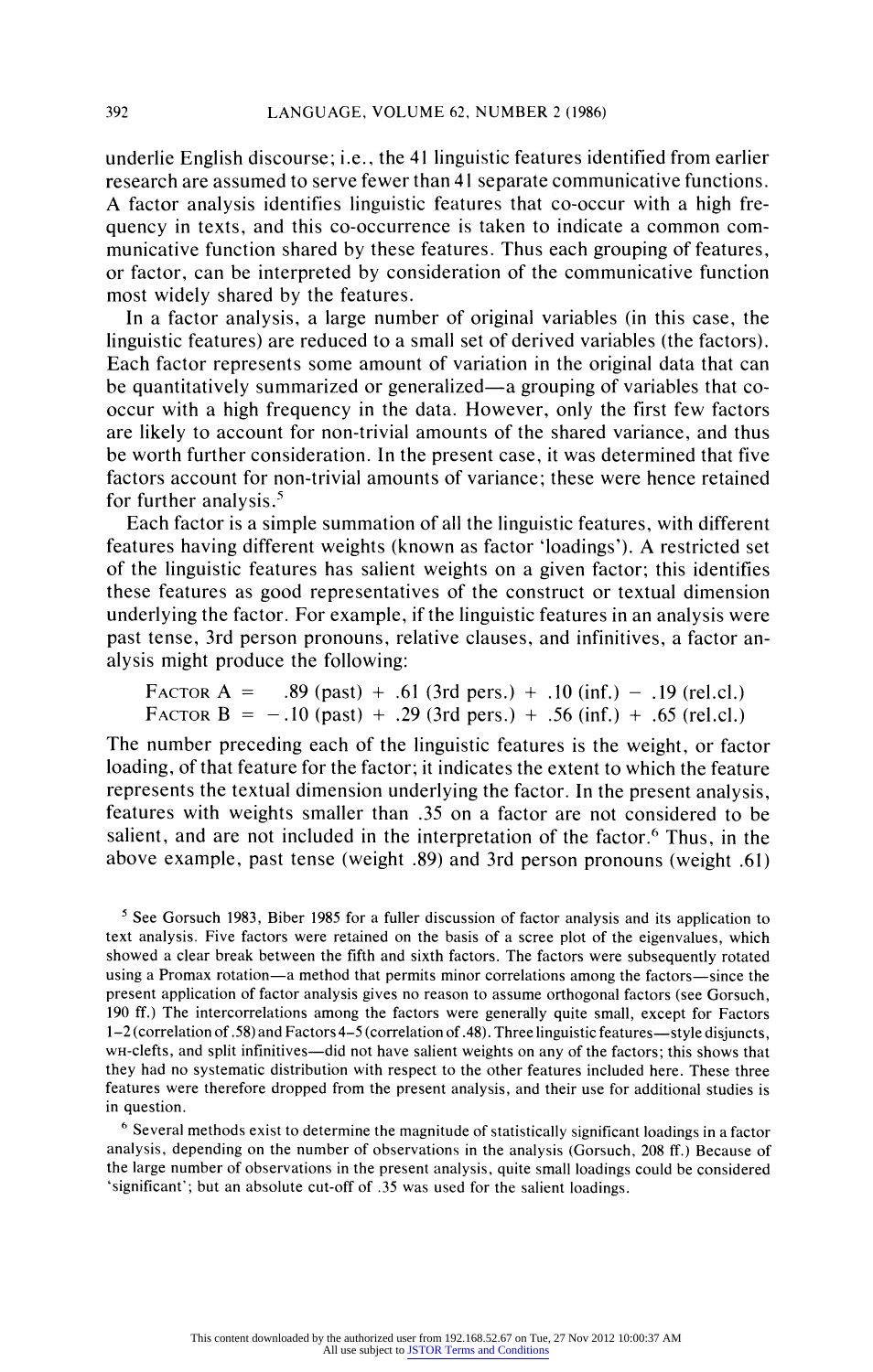**are the only important features for Factor A; and infinitives (weight .56) and relative clauses (weight .65) are those for Factor B.** 

**Table 2 summarizes the important features for each of the five factors derived through the present analysis. The decimal numbers listed after each linguistic feature show the actual factor loadings of the feature in question.** 

|                  | FACTOR 1                         |            | FACTOR <sub>2</sub>             |            | FACTOR <sub>3</sub>      |        |
|------------------|----------------------------------|------------|---------------------------------|------------|--------------------------|--------|
| Features<br>with | yes-no questions<br>that-clauses | .79<br>.76 | nominalizations<br>prepositions | .74<br>.61 | past tense<br>3rd person | .89    |
| positive         | final prepositions               | .68        | specific conjuncts              | .61        | pronouns                 | .61    |
| weights          | $pro-verb$ do                    | .67        | agentless passives              | .60        | perfect aspect           | .47    |
| greater          | contractions                     | .67        | by-passives                     | .47        |                          |        |
| than.35          | $I$ /you                         | .62        | it clefts                       | .45        |                          |        |
|                  | general hedges                   | .61        | split auxiliary                 | .42        |                          |        |
|                  | <i>if-clauses</i>                | .56        | attitudinal disjuncts .35       |            |                          |        |
|                  | WH-questions                     | .52        | (word length)                   | .40        |                          |        |
|                  | pronoun it                       | .49        |                                 |            |                          |        |
|                  | other adverbial                  |            |                                 |            |                          |        |
|                  | subordinators                    | .48        |                                 |            |                          |        |
|                  | specific emphatics               | .46        |                                 |            |                          |        |
|                  | demonstrative                    |            |                                 |            |                          |        |
|                  | <b>BE-WH</b>                     | .42        |                                 |            |                          |        |
|                  | w <sub>H</sub> -clauses          | .41        |                                 |            |                          |        |
|                  | general emphatics                | .41        |                                 |            |                          |        |
|                  | (present tense)                  | .42        |                                 |            |                          |        |
|                  | (infinitives)                    | .35        |                                 |            |                          |        |
| Features         | word length                      | $-.71$     | place adverbs                   | $-.57$     | present tense            | $-.62$ |
| with             | type/token ratio                 | $-.65$     | time adverbs                    | $-.55$     | adjectives               | $-.40$ |
| negative         |                                  |            | relative pronoun                |            |                          |        |
| weights          |                                  |            | deletion                        | $-.50$     |                          |        |
| greater          |                                  |            | subordinator that               |            |                          |        |
| than .35         |                                  |            | deletion                        | $-.42$     |                          |        |
|                  |                                  |            | (3rd person                     |            |                          |        |
|                  |                                  |            | pronouns)                       | $-.35$     |                          |        |

**TABLE 2. Summary of the factorial structure of 41 linguistic features. (Features in parentheses are**  repeated loadings, and are not used in the computation of the factor scores—see §4.)

Features loading on FACTOR 4: relative clauses .65, infinitives .56, (wH-clauses .39), (present **tense .38).** 

**Features loading on FACTOR 5: other adverbs .69, specific hedges .39.** 

Features dropped from the analysis (no salient weights): style disjuncts, wH-clefts, split infinitives.

**The negative and positive clusters on a given factor represent two groups of complementary measures.7 That is, when the features with positive weights occur together frequently in a text, the features with negative weights are markedly less frequent in that text, and vice versa. Taken together, the positive and negative weights represent opposite poles defining an underlying textual dimension. Consider Factor 3: the positive weights are past-time features (past** 

**<sup>7</sup>Positive vs. negative weights on a factor do NOTr relate to the importance of those features to**  the factor. On Factor 3, for example, present tense, with a weight of  $-.62$ , is more important than **perfect aspect, with a weight of .47.**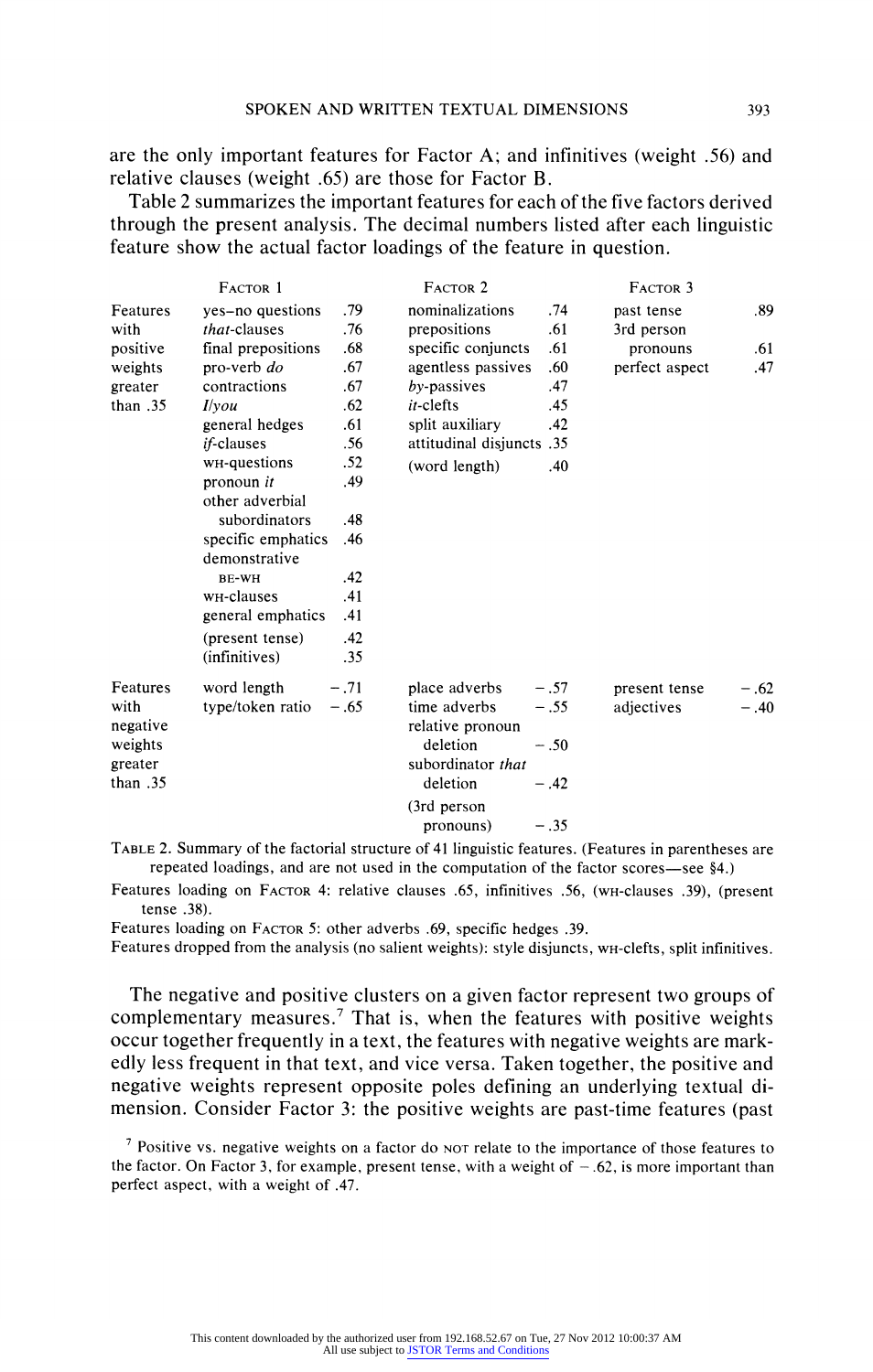**tense and perfect aspect) and 3rd person pronouns, while the negative weights are present tense verb forms and adjectives. Thus this factor confirms an intuitive judgment that past tense and present tense verb forms are generally complementary. Simply put, a text describing a situation in the past has little need of present tense forms, and vice versa. The positive and negative clusters on the other factors show similar complementary patterns, although the interpretations are not always so intuitively obvious.** 

**3.2. INTERPRETATION OF FACTOR 1. The clusters of linguistic features shown in Table 2 can be interpreted as textual dimensions through an assessment of the communicative function most widely shared by the features. Consider Factor 1: the cluster of features with negative weights includes only word length (i.e. longer words) and type/token ratio (i.e. a more varied vocabulary for a given length of text). The communicative function shared by these features marks a highly exact presentation of informational content in a text, conveying maximum content in the fewest words (cf. Chafe & Danielewicz). A more varied vocabulary reflects extensive use of words having very specific meanings. Longer words also convey more specific, specialized meanings than shorter ones; words become shorter as they are more frequently used and more general in meaning (Zipf 1949). Thus these features share the communicative function of marking highly explicit meaning-a style that tends toward a unique expression for each thought (see Finegan 1985).** 

**The communicative function(s) shared by the positive cluster of features is more complex. Among these features, general hedges and general emphatics, the pronoun it, the pro-verb do, final prepositions, and contractions can mark a highly inexplicit presentation of meaning-a style in which a single expression can stand for any of several thoughts (cf. Finegan). These features are all reduced forms, tending toward homophonous expression and the loss of lexical meaning. General hedges (e.g. sort of) and general emphatics (e.g. just, really) are not explicit in their hedging or emphasizing function; e.g., really might stand for any of the following more specific emphatics: absolutely, certainly, extremely, intensely, severely. It stands for an unspecified nominal referent, and do stands for an unspecified verbal referent. Contractions result in homophonous forms (e.g. [its] can mean it is, it has, or it-possessive); and stranded prepositions are indirectly associated with a reduction in meaning-since they usually occur with the caseless relative pronoun that, or in relative clauses without a relative pronoun.** 

**In addition, features that can mark a high degree of interpersonal interaction**  and personal involvement (*I/you*, direct yes–no questions, and wH-questions) **and four subordination measures (that-clauses, if-clauses, other adverbial subordinators, and wH-clauses) cluster with the features having positive weights on Factor 1.8 The occurrence of subordination measures in a pattern which** 

<sup>8</sup> Specific emphatics and demonstrative-BE-wH constructions also cluster with the features having **positive weights on Factor 1, indicating an interactional or involvement function. Thus, although specific emphatics are more carefully chosen than general emphatics, they serve to emphasize the speaker/writer's feelings and attitudes, and so can mark high personal involvement. Demonstrative-BE-WH constructions may also serve an emphatic function, but they require further study.**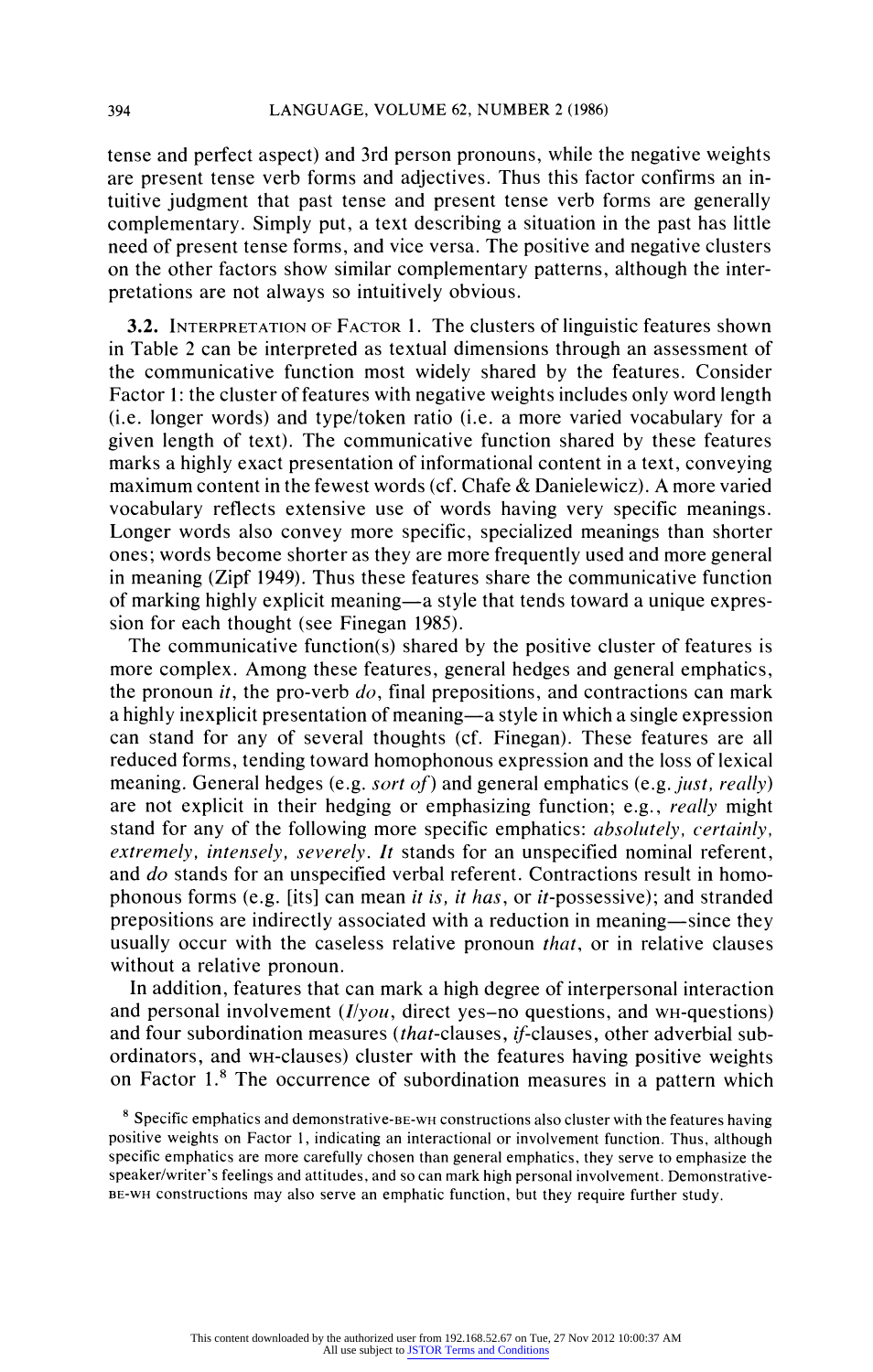**complements features marking fuller, more explicit informational content disagrees with the conclusions of O'Donnell, Kay, and others-that subordination**  marks greater elaboration, and is characteristic of writing-but it agrees with **the findings of Halliday and of Poole & Field that extensive use of subordination is associated with production constraints characteristic of speech. That is, subordination is apparently an important strategy for expressing fuller content under real-time production constraints, when there is little opportunity to elaborate content through exact lexical choices. Thus Halliday (13) distinguishes between the 'complexities' of speech and writing: spoken language, because it is created and perceived as an on-going process, is characterized by 'an intricacy of movement [and by] complex sentence structures with low lexical density (more clauses, but fewer high-content words per clause)'. In contrast, written language, in which the text is created and perceived as an object, is characterized by 'a denseness of matter [and by] simple sentence structures with high lexical density (more high-content words per clause, but**  fewer clauses)'. In addition (as shown in §4), subordination of this type can **permit a fuller expression of personal involvement and personal feelings (e.g. I think that ..., I wonder if ..., Let me stress that ...)** 

**Thus Factor 1 identifies a dimension which characterizes texts produced under conditions of high personal involvement and real-time constraints (marked by low explicitness in the expression of meaning, high subordination,**  and interactive features)—as opposed to texts produced under conditions per**mitting considerable editing and high explicitness in the lexical content, but little interaction or personal involvement. The distribution of features shown here suggests the label 'Interactive vs. Edited Text'. This dimension combines both situational and cognitive parameters; in particular, it combines interactional features with those reflecting production constraints (or the lack of them). Given the range of text types included in the present analysis, it is not surprising that these two parameters are combined in a single dimension: highly interactional texts are frequently produced under the greatest production constraints (see ?4).** 

**3.3. INTERPRETATION OF FACTOR 2. Here the features with positive weights (nominalizations, prepositions, passives, specific conjuncts, it-clefts etc.) share a function which marks a highly abstract, nominal content and a highly learned style. Thus the passive often promotes abstract concepts to subject statuswhile demoting the more concrete agent to object status, or deleting it altogether (cf. Chafe & Danielewicz). Nominalizations compress the information of a clause into a single nominal element (e.g. destruction of x corresponding to Somebody destroys x); this again results in the loss of an active agentive participant, and the promotion of a more abstract concept. Prepositional phrases figure prominently in this style of discourse, as markers of the varied semantic relations among the entities and concepts in a text. Apparently, as a text becomes more abstract (and semantically complex), and involves a broader range of semantic relations, more prepositional phrases are required to mark these relations. (The exact function of prepositional phrases in relation to the other features on this factor requires further research.) Specific conjuncts and it-**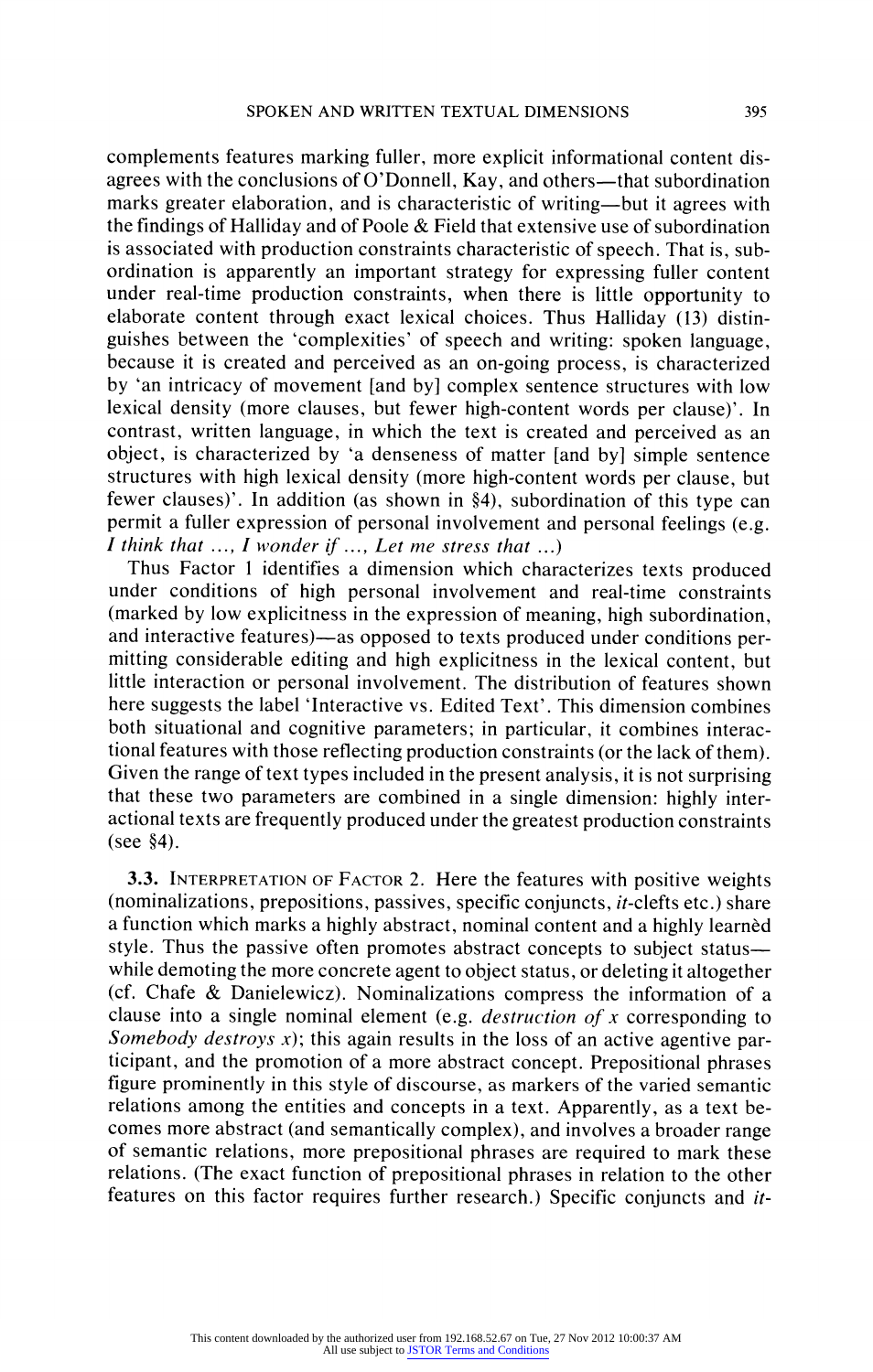**clefts also serve to mark the informational relations among different components of a text. Attitudinal disjuncts and adverbs occurring with split auxiliaries (e.g. He was obviously working hard) have lower weights on this factor; they apparently serve to mark the author/speaker's attitudes in texts having a highly abstract content. In addition, all the features with positive weights are associated with a high degree of formality and a learned style.** 

**In contrast, the features with negative weights on Factor 2 share the marking of very concrete content and more informal style, indicated by high reference to the temporal and physical situation-by means of place and time adverbsand reduced surface form, through deletion of relative pronouns and subordinator that. Place and time adverbs refer directly to an external situation, clearly marking a more concrete, situated content. Deletion of relative pronouns and subordinator that mark a reduced correspondence between the surface form and underlying meaning; they are associated with less formal styles, and with speech more than writing (Finegan & Biber 1983). They thus reflect a greater reliance on an external situation than more deliberate styles. Consideration of the features with positive and negative weights suggests the label**  'Abstract vs. Situated Content' for the dimension identified by this factor**i.e. a detached, formal style vs. a concrete, colloquial one.9** 

**3.4. INTERPRETATION OF FACTORS 3-5. For Factor 3, the features with positive weights (past tense, perfect aspect, and 3rd person pronouns) can all refer to a removed, narrative context; those with negative weights (present tense and adjectives) can be used for more immediate reference. The co-occurrence of adjectives with the present tense apparently indicates the presence of more elaborated content in present-time descriptive or expository texts than in pasttime narrative texts; however, this feature needs further study. Over-all, the dimension identified by this factor distinguishes texts with a primary narrative emphasis, marked by considerable reference to a removed situation, from those with non-narrative emphases (descriptive, expository, or other), marked by little reference to a removed situation but by high occurrence of present tense forms. These characteristics suggest the label 'Reported vs. Immediate Style'.** 

**Factors 4-5 are more difficult to interpret than the first three. Factor 4 has only four features with salient weights, and two of these (wH-clauses and present tense) have larger weights on other factors. Factor 5 has only two features with salient weights. Thus neither factor is well represented, and each must be interpreted cautiously. On-going research is considering other measures in relation to these two factors, to test their importance and the validity of the interpretations suggested here.** 

**The communicative function shared by the features on Factor 4 (relative** 

**9 The present study shows that 'abstract, detached content' is not directly opposed to a high amount of personal involvement, contrary to Chafe's proposal. The groupings of features on Factors 1-2 show that those associated with personal involvement and those associated with high abstraction (or detachment) belong to separate textual dimensions, although the two dimensions are correlated. Professional letters, discussed in ?4, illustrate highly abstract texts with a high level of personal involvement.**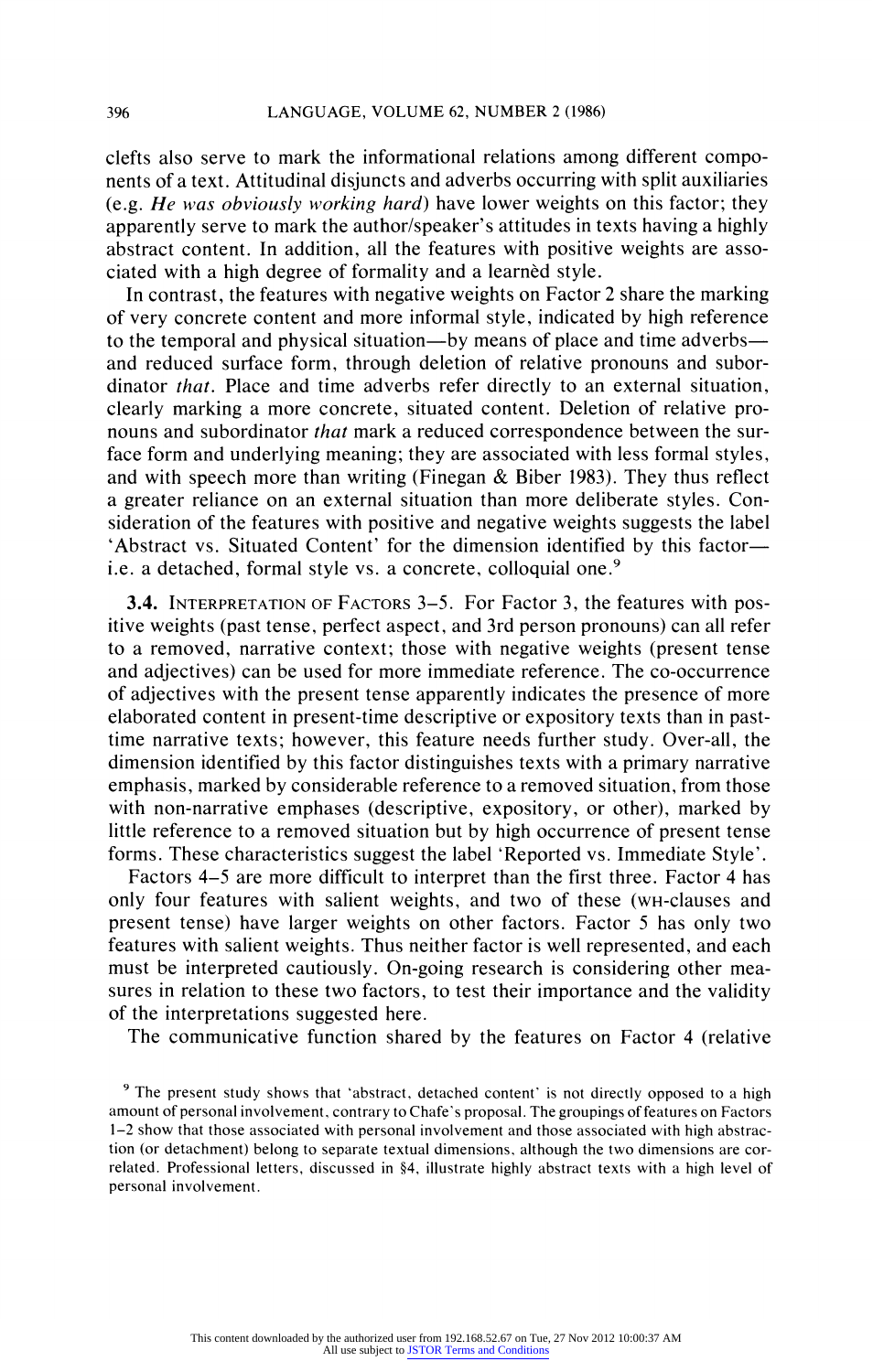**clauses, infinitives, wH-clauses, and present tense) seems to mark an 'integrative' type of subordination (cf. Chafe), as opposed to that associated with realtime production constraints seen in connection with Factor 1. That is, this type of subordination may be used to package a high amount of information into a text; it is characteristic of 'static' rather than 'dynamic' texts (to use Halliday's terms). If this interpretation is correct, we would expect that features which have been hypothesized as being integrative (e.g. participles) should co-occur with the features of Factor 4, whereas features hypothesized as opposing integration (such as conjoined clauses) should occur in a complementary pattern.** 

**The communicative function shared by the features on Factor 5 (adverbs and specific hedges) seems to mark the author's or speaker's stance in a text. Specific emphatics have a weight of .32 on this factor-too low to be considered salient, but in line with the stated interpretation. Linguistic features which might mark author's stance also occur as parts of Factor 1 (general hedges, general emphatics, and specific emphatics) and of Factor 2 (attitudinal disjuncts and adverbs occurring as split auxiliaries); this indicates that the notion of stance is complex, and requires further research (see Biber & Finegan 1985).** 

**The interpretations of the dimensions underlying these factors are open to refinement, and require further validation. As we learn more about the communicative functions of specific linguistic features, the emphases of some interpretations may shift. The interpretations given above for the last two factors must be considered speculative, since they are not well-represented. For Factors 1-3, however, the groupings of features are quite stable (see the partial replication of this study reported in Biber 1984); thus we can have confidence**  in the claim that important textual dimensions are being represented here **ones that will be useful for defining relations among spoken/written text types.** 

## **A UNIFIED MODEL**

**4.1. OVERVIEW OF FACTOR SCORES. In ?3, we discussed interpretations which**  result from the factor analysis. In Step 2 (§3.1), derived variables that opera**tionally represent the textual dimension underlying each factor can be computed. These derived variables, known as FACTOR SCORES, allow further interpretation of the textual dimensions by examination of the similarities and differences among the text types with respect to each dimension.** 

**A factor score is computed by summing, for a given text, the number of occurrences of the features having salient weights on that factor. Thus the score for Factor 3 would be computed by adding the number of past tense forms, perfect aspect forms, and 3rd person pronouns (i.e. the features with positive weights), and then subtracting the number of present tense forms and adjectives (i.e. the features with negative weights). For example, one of the fictional texts in this study has 156 past tense forms, 117 3rd person pronouns, 24 perfect aspect forms, 46 present tense forms, and 88 adjectives, resulting in the following factor score for Factor 3:** 

 $(156 + 117 + 24) - (46 + 88) = 163$ 

**Some of the linguistic features have salient weights on more than one of the factors (e.g. word length on Factors 1-2); to assure the experimental inde-**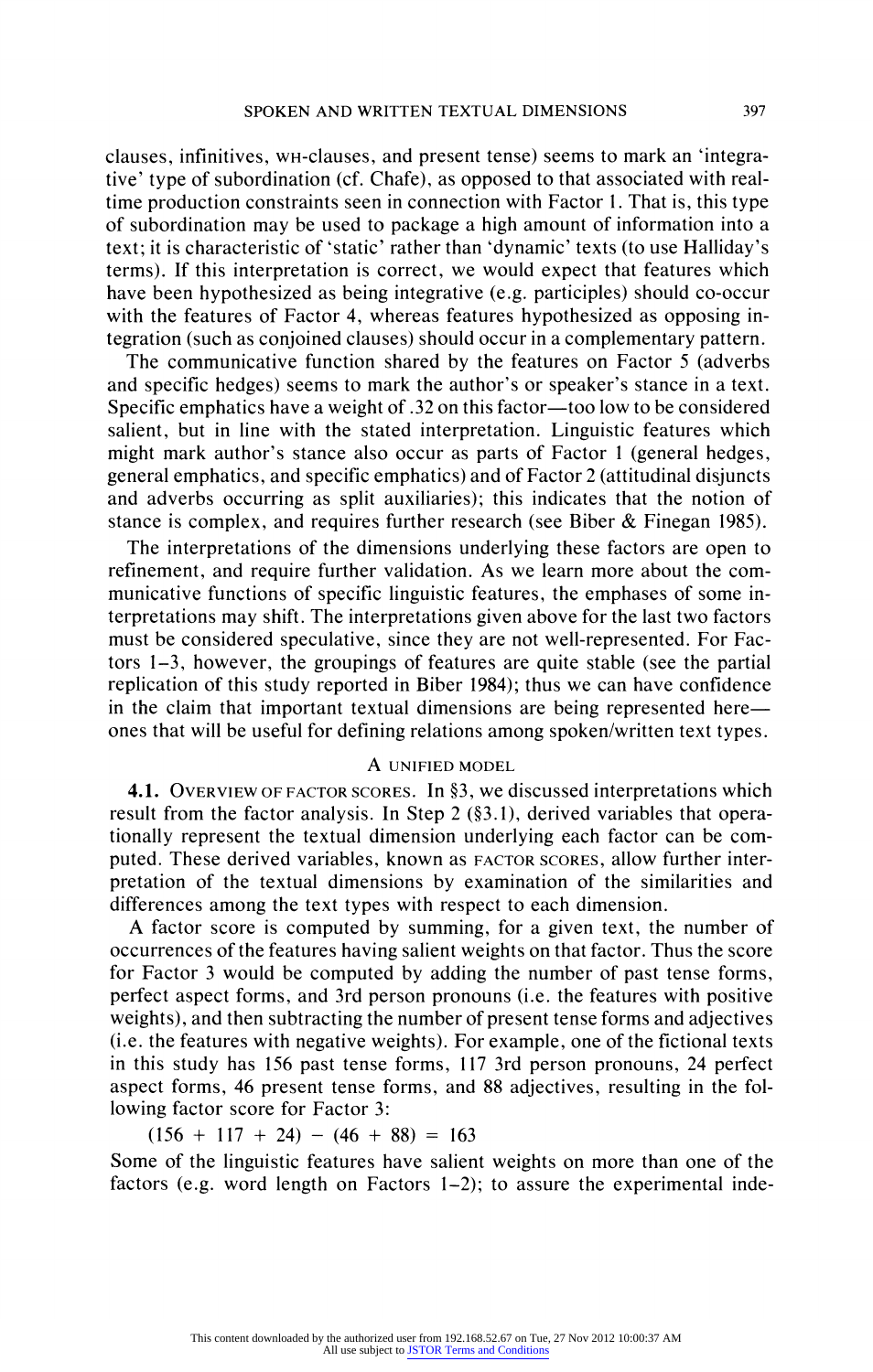**pendence of the factor scores, each feature was included in the computation of only one factor score (see Gorsuch, 268). Thus each linguistic feature is included in the score for the factor on which it has the highest weight. Salient weights not used in the computation of the factor scores are given in parentheses**  in Table 2. Thus, since word length has a weight of  $-$  .71 on Factor 1 but only **.40 on Factor 2, it is included in the factor score for Factor 1.** 

**The relations among spoken/written text types can be considered through plots of the mean values of the derived factor scores (representing underlying textual dimensions) for each text type (Figures 1-3). That is, a score for each factor was computed for each text (as illustrated above); then the mean of each factor score was computed for each text type. For example, if we had only three fictional texts, with scores for Factor 3 of 163, 187, and 190, then the mean score for fiction on Dimension 3 would be:** 

 $(163 + 187 + 190) / 3 = 180$ 

**Figs. 1-3 present the mean scores of each factor score for each text type, showing the relations among the text types along the first three dimensions.** 



**FIGURE 1. Mean scores for Textual Dimension 1: Interactive vs. Edited Text**   $(F = 257.90, p < .0001, R * R = 88\%).$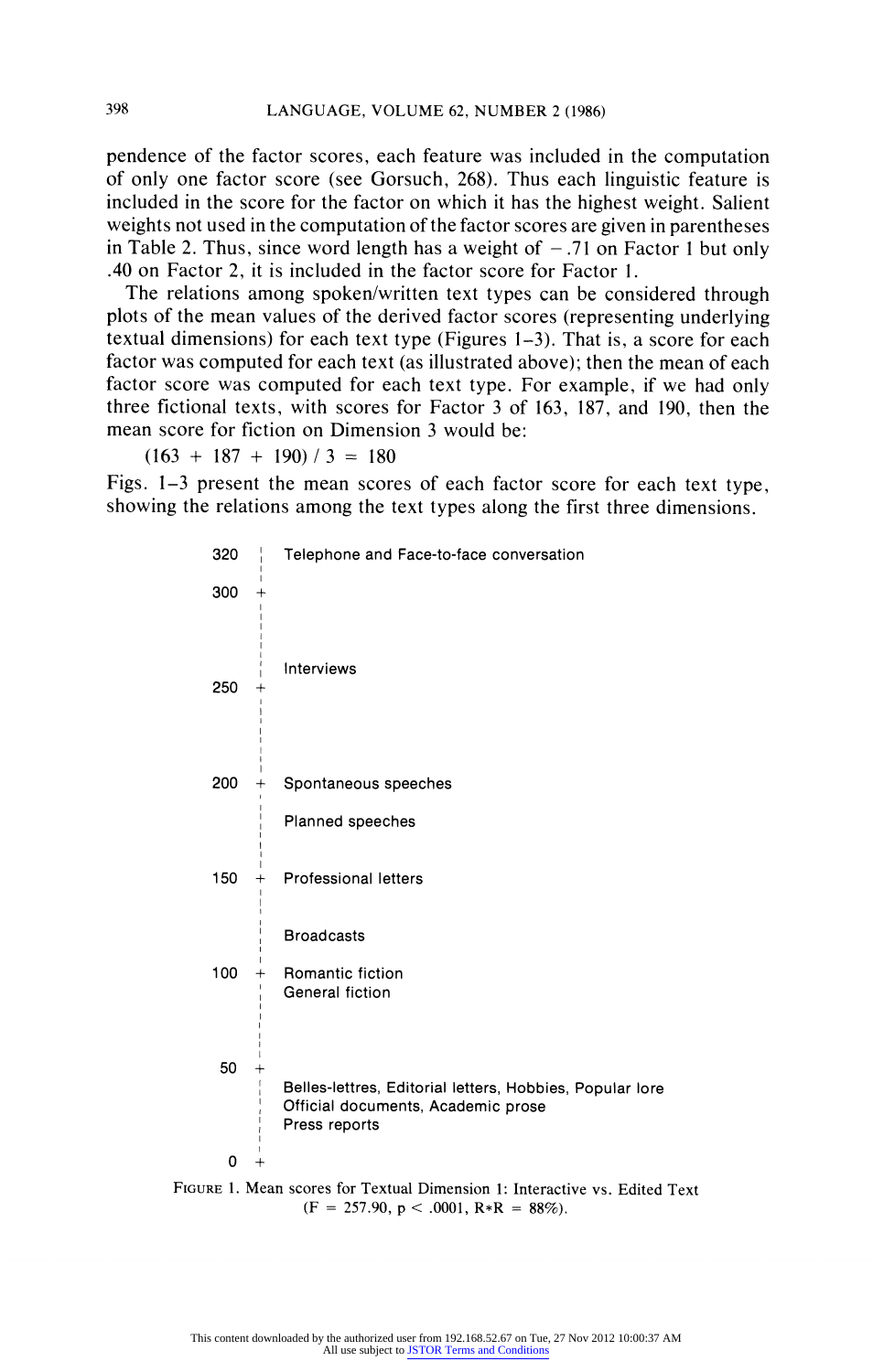

**FIGURE 2. Mean scores for Textual Dimension 2: Abstract vs. Situated Content**   $(F = 82.04, p < .0001, R * R = 69.9\%).$ 

**Only scores for the first three factors are considered here, since the remaining factors need further research. A statistical procedure called ANOVA shows that there are significant differences among the text types with respect to each of these three factor scores. (See the F and p values reported in Figs. 1-3, where a p value smaller than .05 indicates a statistically significant relationship.) The R\*R (squared multiple correlation coefficient) values presented in Figs. 1-3 indicate the importance of each factor score (the percentage of variance in the text type distinctions accounted for by knowing the factor score). Thus Factor Score 1 is the most important: R\*R = 88%, meaning that 88% of the variance in the text type distinctions can be accounted for by Factor Score 1. It is followed by Factor Score 2 (R\*R = 70%) and Factor Score 3 (R\*R = 46%).** 

**4.2. DISTRIBUTION OF TEXT TYPES ALONG TEXTUAL DIMENSION 1. A fuller interpretation of the textual dimensions represented by these three factor scores is made possible by a simultaneous consideration of the distribution of the factor scores across the text types (shown by the plots in Figs. 1-3), the situational or cognitive parameters associated with the distribution, and the linguistic features constituting the factor score. Consider the plot of text types along Dimension 1. The spoken text types tend toward the high end of this dimension, while the written types tend toward the low end. Face-to-face and telephone conversations show the highest values; official documents, academic prose,**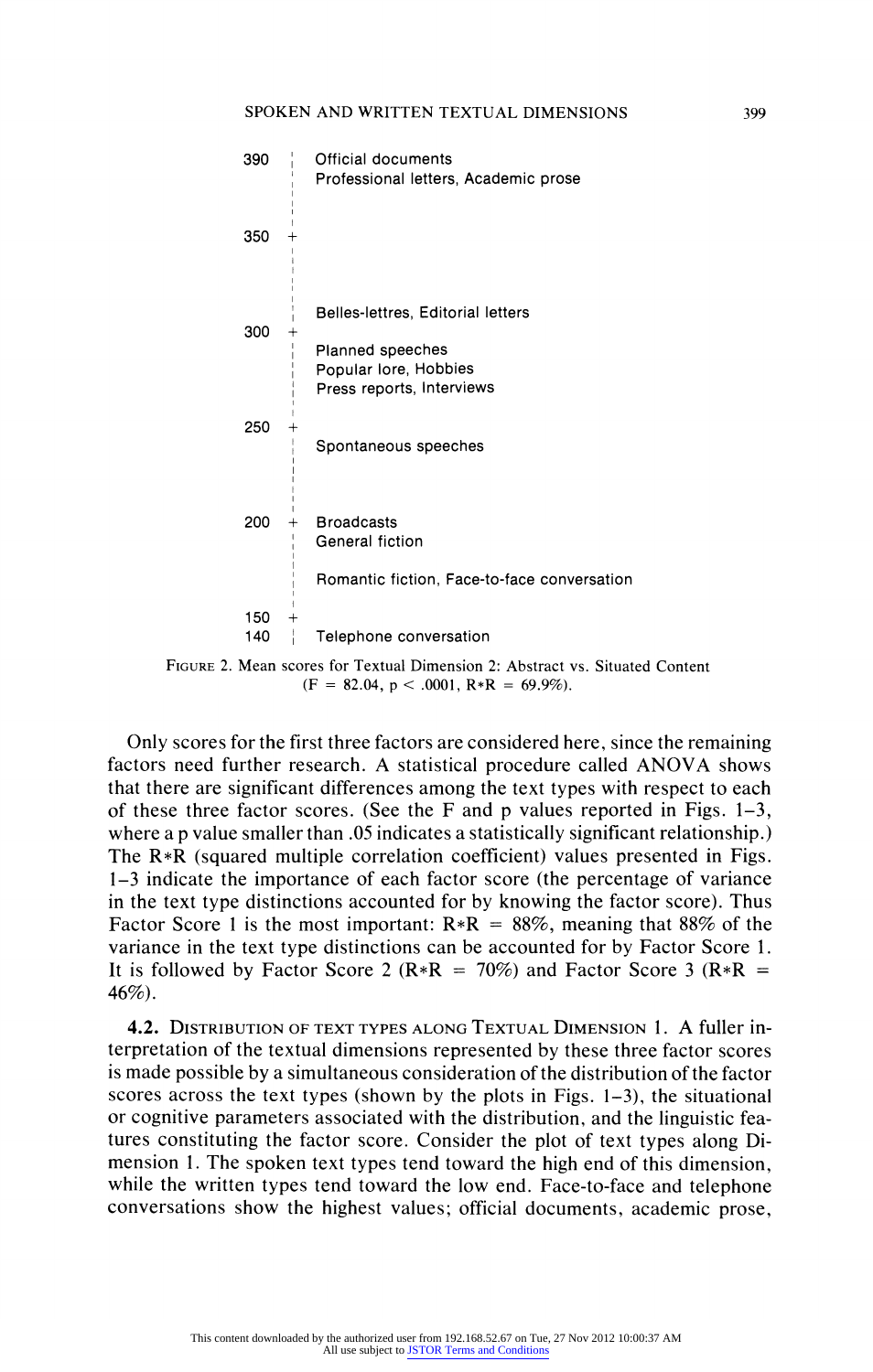

 $(F = 29.48, p < .0001, R * R = 45.5\%).$ 

**and press reports show the lowest. Text types with high scores on this dimension are characterized by frequent occurrences of questions, 1st and 2nd person pronouns, contractions, pro-verb do, pronoun it, that-clauses, if-clauses**  etc. (i.e. the linguistic features with positive weights on Factor 1—see Table **2), plus markedly low values for word length and type/token ratio (the features with negative weights on Factor 1). Types with low scores on this dimension have the opposite characteristics. These characteristics are illustrated by the**  following two text samples—one from a face-to-face conversation, the other **from an official document (a university bulletin).'0** 

**<sup>10</sup>Text samples are labeled as follows:** 

**CORPUS:TEXT-TYPE.TEXT-NUMBER** 

**For example, Text Sample I is labeled LL: 1.4, because it is from the London-Lund Corpus, text type 1 (face-to-face conversation), and is text 4 within that type. In the spoken text samples, each line represents an intonation unit.**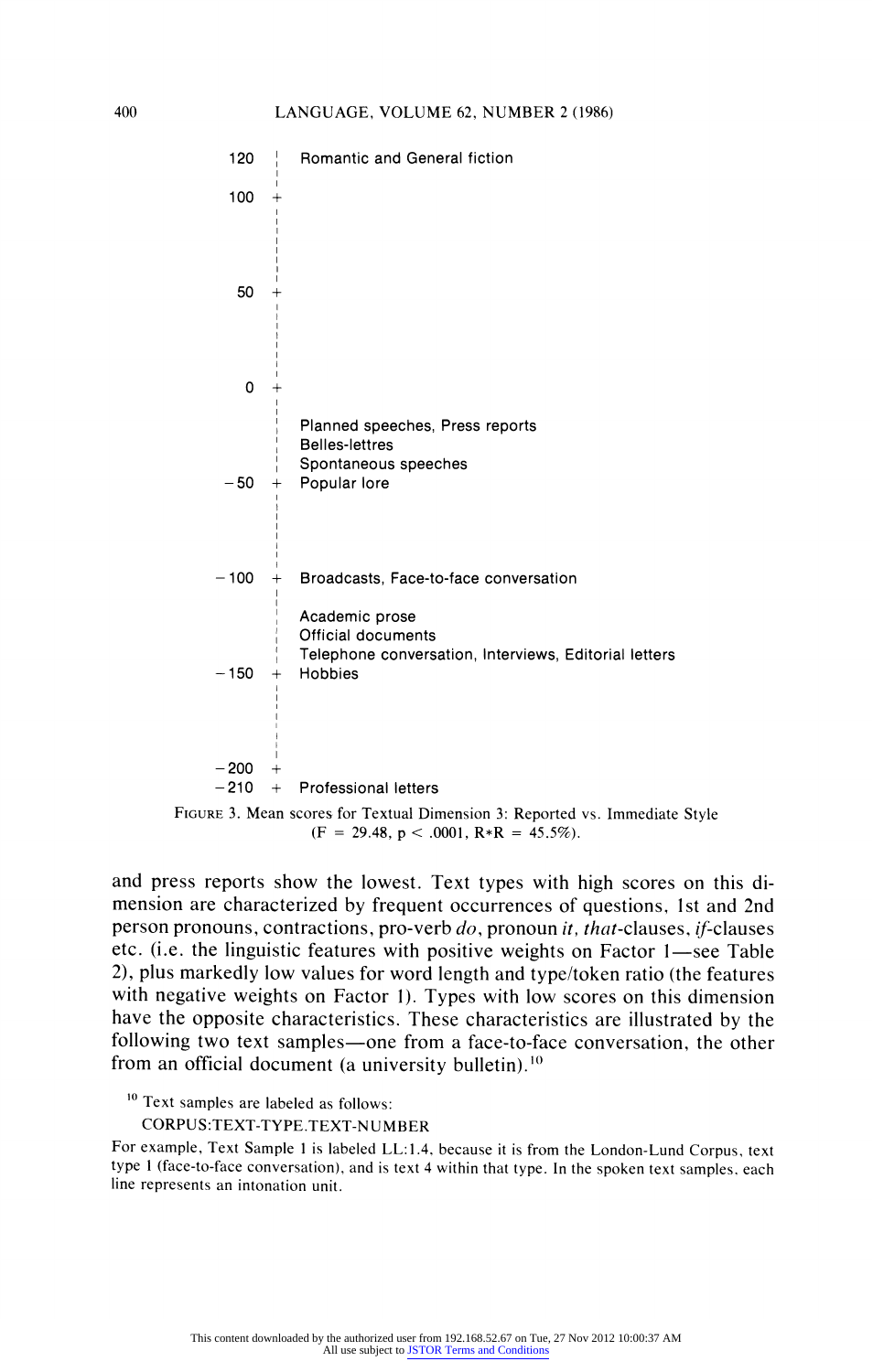TEXT SAMPLE 1 (LL:1.4, Face-to-face conversation).

- **B: it doesn't need to but it does in fact by tradition all the**
- **A: finalists**
- **B: finalists go and so the others mmm the others sort of feel that things won't go on much longer**
- **A: well they really haven't any reason to because I mean finalists are**
- **B: mmm**
- **A: and they actually do finish**
- **B: exactly**
- **of course they do**
- **A: and the others don't well** 
	- **I don't know**
- **B: but I don't think it's feasible** 
	- **I mean I know this is the first time I've done it and I'm not in a main line paper but I'm sure it'll take me all my time to do it in three weeks I mean I've seen what it's been like for you I know ... had more on the other hand** 
		- **I must allow myself good time**
	- **the first time I do it**
- **A: I don't think I'm going to go on with it**
- **B: are you doing two or one paper this year**
- **A: only one**

**TEXT SAMPLE 2 (LOB:H.29, Official documents).** 

**The University expects its students to conduct themselves at all times in an orderly manner creditable to the good name of the University. Regulations for the maintenance of good order and discipline are promulgated from time to time ...** 

**The official dates of University terms as published in the Calendar apply to all students. Students (other than new students at the opening of a session and research students) are required to arrive in Hull on the first day of term and, except with the special permission of the Dean of their Faculty, may not go down until the last day. The first and last days of term as published are regarded as travelling days on which no lectures or classes will be held ...** 

**Text Sample 1 illustrates the major linguistic characteristics of texts having high values on Dimension 1: generalized lexical content (it, sort of, well, really, pro-verb do etc., plus few long words and a restricted vocabulary); a high degree of self-reference and interpersonal interaction (I, you, are you doing ...?); and a high degree of subordination, often used to express further details of personal attitudes (the others ... feel that ..., because, I don't think [that] it's feasible, I know [that] this is ..., I've seen what it's been ...) Text Sample 2 illustrates the opposite characteristics: many long words and a quite varied vocabulary, resulting in an explicit expression of meaning (an orderly manner creditable to ..., regulations for the maintenance ... are promulgated ...)-coupled with few generalized content terms, self-reference terms, interactional construc-**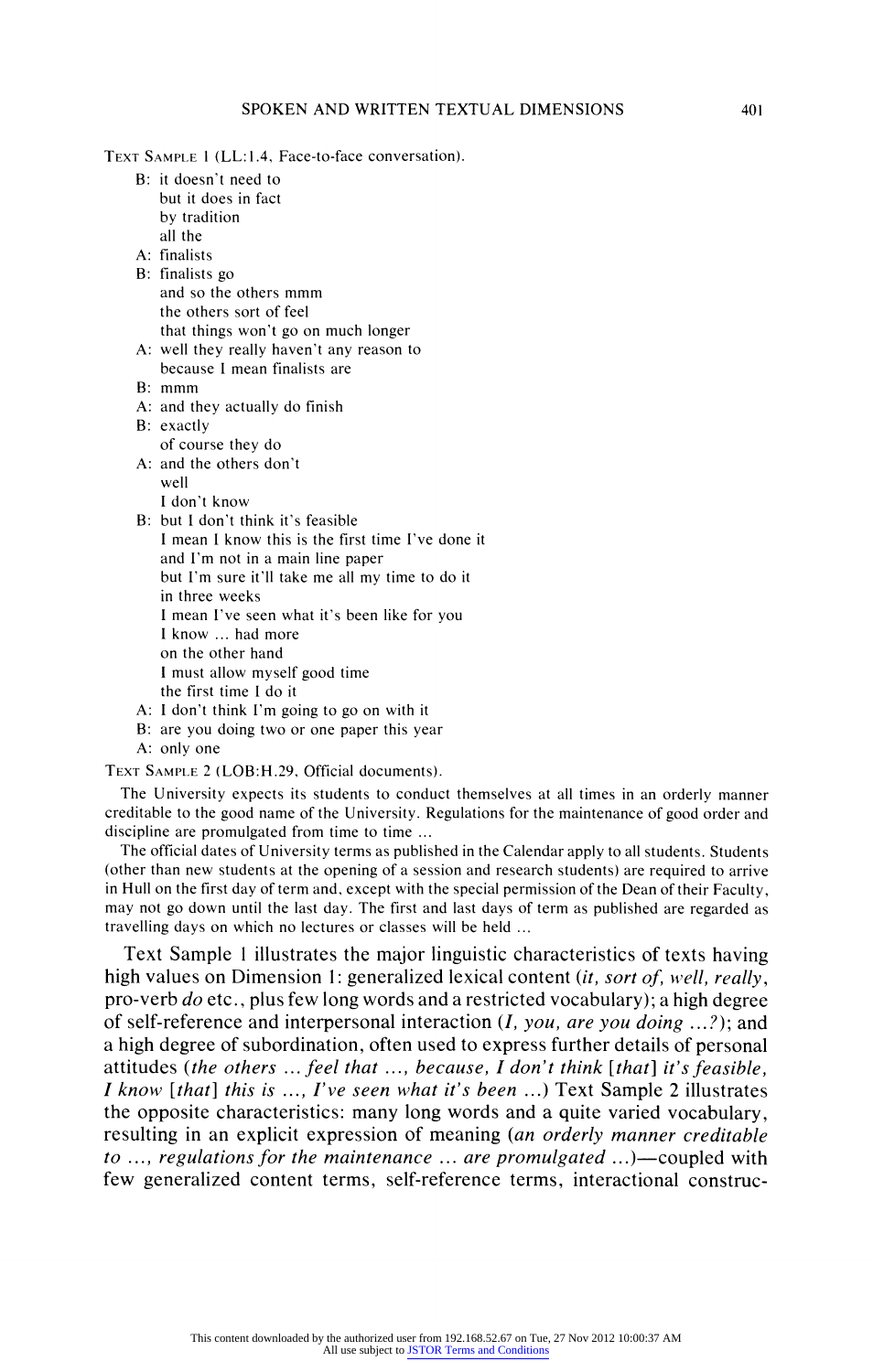**tions, or subordinate constructions of the type included in Factor 1 (viz. thatclauses, if-clauses etc.)** 

**It might be supposed from these examples that Dimension 1 represents a fundamental difference between speech and writing. However, a simple spoken/written distinction cannot explain the over-all distribution of text types shown in Fig. 1. Among the written text types, professional letters show a relatively high score; but among the spoken text types, spontaneous and planned speeches show rather low scores, and broadcasts are very low. Within both speech and writing, the text types which permit the most personal involvement and interaction, and which have the greatest production constraints (imposed by a real-time, on-going interaction), show the highest scores on this**  dimension;<sup>11</sup> those with the least involvement and the most opportunity for **editing score the lowest. Thus the distribution of text types in Fig. 1 shows that this dimension represents the extent of personal involvement, interaction,**  and opportunity for editing in a text type—a dimension that is independent of **physical mode, although there is considerable overlap. This distribution of text types provides support for the proposed label 'Interactive vs. Edited Text'.** 

It was noted in §3 that this is a hybrid label, reflecting both personal/inter**actional and cognitive/production parameters. These parameters are conceptually distinct, and could be analysed separately. In fact, consideration of the cognitive/production parameter by itself seems to show an absolute difference between spoken/written text types. Chafe & Danielewicz show that the most carefully planned (but unscripted) speeches have lower type/token ratios than relatively unplanned letters; however, the influence of differences in topic coherence needs further analysis. Finegan & Biber 1984 show an absolute difference between spoken/written text types with respect to those measures of linguistic complexity that reflect the different production strategies of speech and writing (although the relation of personal letters to spoken text types is not considered). In the present study, the combination of production and interactional parameters as part of Dimension 1 indicates the existence of a shared parameter underlying both sets of features. That is, although these two parameters are conceptually distinct, Dimension 1 shows them to be intimately related (at least with respect to the text types used).** 

**4.3. DISTRIBUTION OF TEXT TYPES ALONG TEXTUAL DIMENSION 2. Turning to the dimension of Abstract vs. Situated Content (Fig. 2), we see again that there is considerable overlap with the spoken/written distinction: the written text types (e.g. official documents, academic prose, and professional letters) tend to have high scores, while the spoken text types (e.g. telephone and face-toface conversations) tend to have low scores. In Table 2, we saw that types with high values on this dimension are characterized by a highly abstract,** 

<sup>&</sup>lt;sup>11</sup> High production constraints in conversation are imposed by the on-line nature of communi**cation, with little opportunity for planning or editing. In professional letters (the written text type with the highest score on Dimension 1), the production constraints are self-imposed; i.e., relative to academic prose, fiction, and other highly-edited written types, letters are produced in real time (possibly because of the lesser social value attached to them), and show some of the features indicative of real-time production constraints.**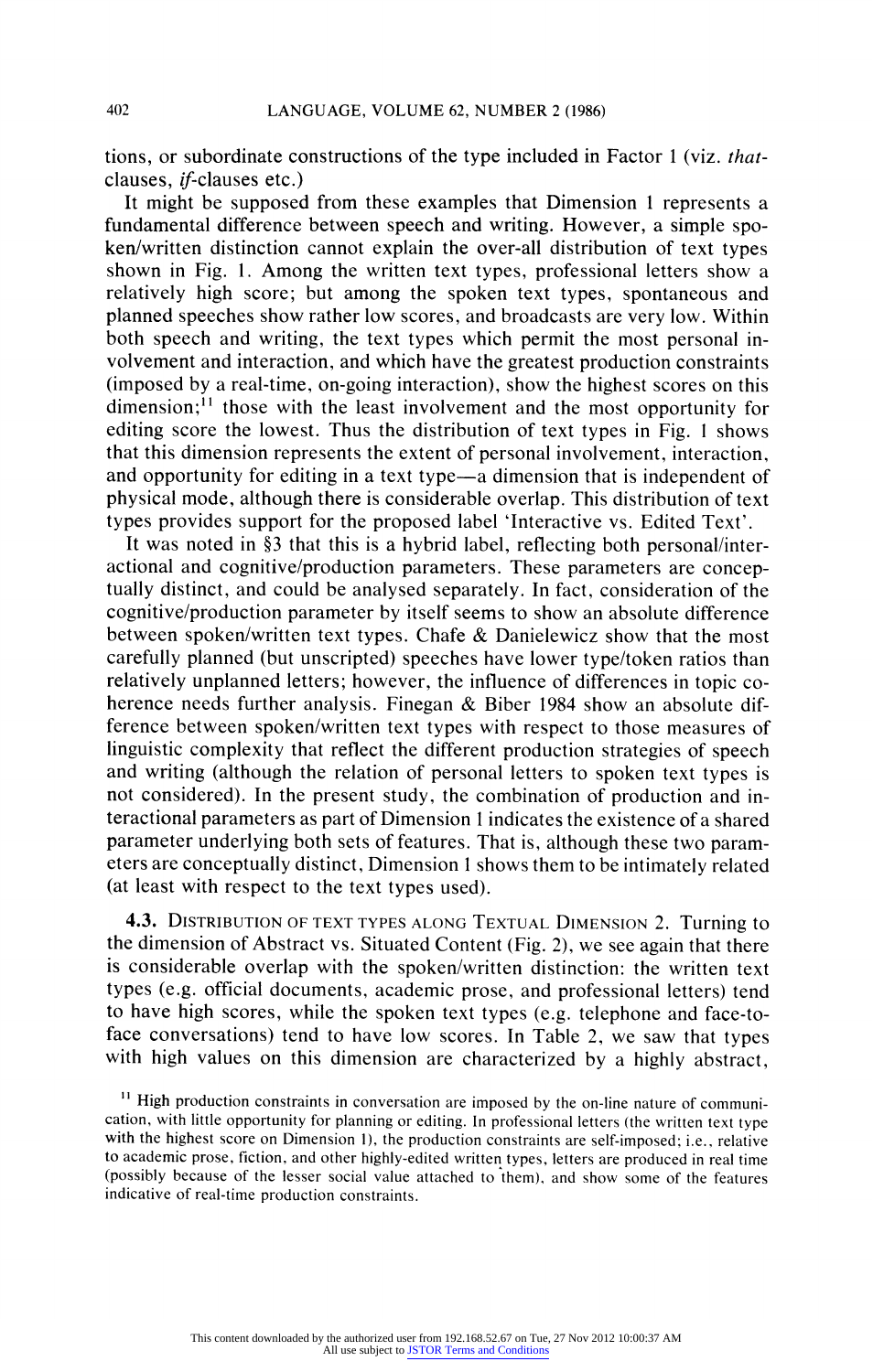**detached content (high frequencies for passives, nominalizations, prepositional phrases etc., coupled with markedly low frequencies for place and time adverbs, relative pronoun deletion, and subordinator that deletion); in contrast, types with low scores are characterized by a highly concrete, situated content.** 

**Consider the above text samples again. Sample 2 represents the high pole of this dimension, characterized by features which mark highly abstract content-nominalizations (regulations, maintenance, permission); passives (are promulgated, as published, are regarded, will be held); and extensive use of prepositional phrases (for the maintenance of good order, in Hull on the first day of term). Sample 1 represents the low pole of this dimension; thus it is characterized by few nominalizations, passives, or prepositional phrases, but by frequent references to place and time of interaction (much longer, in three weeks, this year) and by reduced surface form (don't think [that] it's, I know [that] this, don't think [that] I'm).** 

**As with Dimension 1, a simple spoken/written distinction cannot explain the over-all distribution of text types along Dimension 2. Planned speeches, interviews, and spontaneous speeches all get high scores along this dimension, while general and romantic fiction get some of the lowest. This distribution is in line with the proposed interpretation of Abstract vs. Situated Content, which correlates highly with the deliberate use of a learned style. Planned speeches (sermons, university lectures etc.), although containing direct references to the temporal and physical situation of the discourse, are quite abstract in content; thus they show relatively high scores on this dimension. Fiction, although written, does not present an abstract content, and it makes extensive reference to an internally-constructed temporal and physical situation (see Rader 1982); thus it gets a very low score on this dimension. The distribution of text types along this dimension is therefore in agreement with the suggested label 'Abstract vs. Situated Content'.** 

**4.4. DISTRIBUTION OF TEXT TYPES ALONG TEXTUAL DIMENSION 3. The primary distinction along the dimension of Reported vs. Immediate Style (Fig. 3) is fiction, with high mean scores, vs. non-fiction, with low ones (professional letters showing the lowest mean score). The fictional text types are characterized by frequent past tense, perfect aspect, and 3rd person pronoun forms, together with a marked absence of both present tense forms and adjectives (see Table 2). The text types with low scores are marked by the opposite characteristics. Consider Samples 3 and 4:** 

**TEXT SAMPLE 3 (LOB:P.24, Romantic fiction).** 

**But Mike Deegan was boiling mad now. When the inning was over he cursed the Anniston catcher all the way into the dugout. Phil Rossoff, coming in from left field, stopped at the water fountain for a drink. Mike Deegan was standing beside it, facing the field. He was eyeing the Anniston catcher warming up his pitcher before the inning began. 'Keep your eyes open, sonny,' Mike yelled to the catcher. 'You're in for trouble.'** 

**... The Anniston manager came right up to the dugout in front of Mike. His face was flushed. 'Deegan,' the manager said, his voice pitched low, quivering. 'That was a rotten thing to do.'** 

**'For God's sake,' Mike said, waving the manager away. 'Stop it, will you? Tell your guys not to block the plate!'** 

**'You didn't have to ram him.'** 

**'That's what you say.'**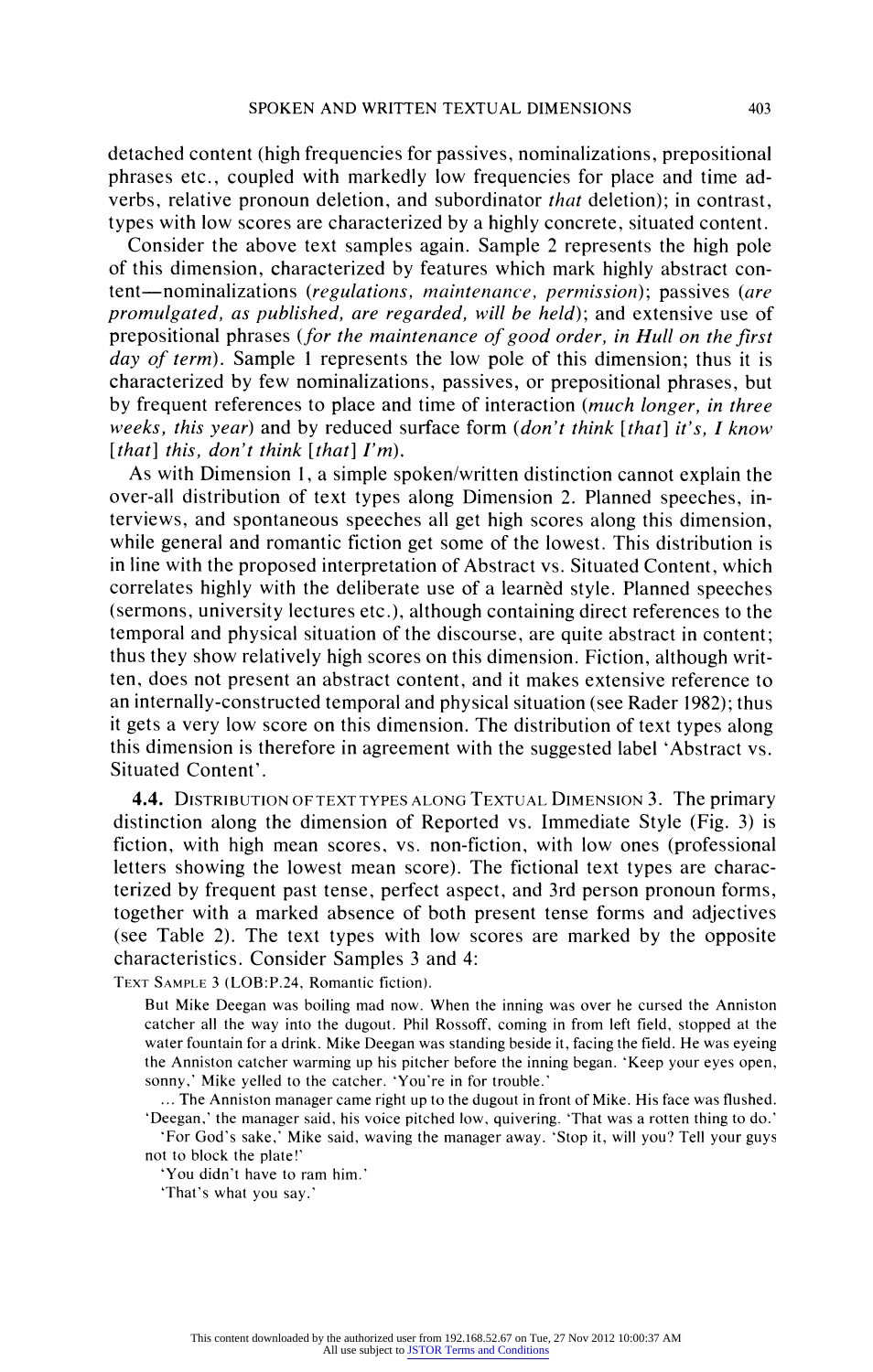**TEXT SAMPLE 4 (Professional letters; see fn. 3).** 

**While these initiatives, I concede, border on programmatic activity, it should be stressed that they were taken pursuant to the development of specific policy/programmatic recommendations for consideration by the board of directors in October and the board was informed of them in our report of May. It should also be understood that ... Is the basis of international educational exchange threatened when 1 hear optimistic forecasts? Perhaps we can agree that foreign students will remain between 2 and 3% of total enrollment. 1 disagree with your assertion of my claiming that good extended orientation programs help; I doubt that xxxx xxxx has ever viewed his program as orientation and indeed that is part of my disenchantment with xxxx.** 

**Sample 3 shows the typical characteristics of fiction; apart from the dialog sections, it uses only past tense forms, and it has a high frequency of 3rd person pronouns. Sample 4, by contrast, is written consistently in the present tense and contains only one 3rd person pronoun. These distributions reflect the differing purposes of the two text types. Fiction is primarily narrative-a report of past events, combined with fictional dialog. Professional letters are primarily expository and written for a very specific purpose; they are addressed to an individual, and deal with issues immediately at hand.** 

**The other text types range between these two poles. Some, such as planned speeches and press reports, show intermediate mean scores, indicating a mixed style with respect to this dimension: reported past events, combined with informational exposition using present tense forms. The remaining text types, such as conversation and academic prose, have lower mean values on this dimension, indicating a preference for present tense forms, but less consistency in the use of these forms than we find in professional letters. It can be seen from the clustering of text types along this dimension that present tense forms can be used for description of events in progress (as in broadcasting and conversation) or for expository purposes (as in academic prose or professional letters). The distribution of text types along Dimension 3 is thus in agreement**  with the label 'Reported vs. Immediate Style' suggested in §3.

**4.5. THE NEED FOR A MULTI-DIMENSIONAL ACCOUNT OF SPEECH AND WRIT-ING. We have briefly considered the relations among spoken/written text types with respect to each of the three textual dimensions identified by the factor analysis. We have seen that the dimensions are separate: each represents distinct communicative functions, and each identifies a separate set of similarities and differences among text types. If the relations among spoken/written text types were considered in terms of only one dimension, a necessarily incomplete description would result.** 

**Consider the description of professional letters with respect to the three dimensions. Academic prose, official documents, and professional letters are nearly identical with respect to Dimension 2. Thus Sample 4 (from a professional letter) shows a high frequency of nominalizations (initiatives, development, recommendations, consideration etc.), of passives (be stressed, were taken, was informed etc.), and of prepositional phrases (to the development of specific ... for consideration by the board ...) This sample illustrates the highly abstract informational content found in professional letters, making them like academic prose and official documents. But with respect to Dimension 1,** 

**404**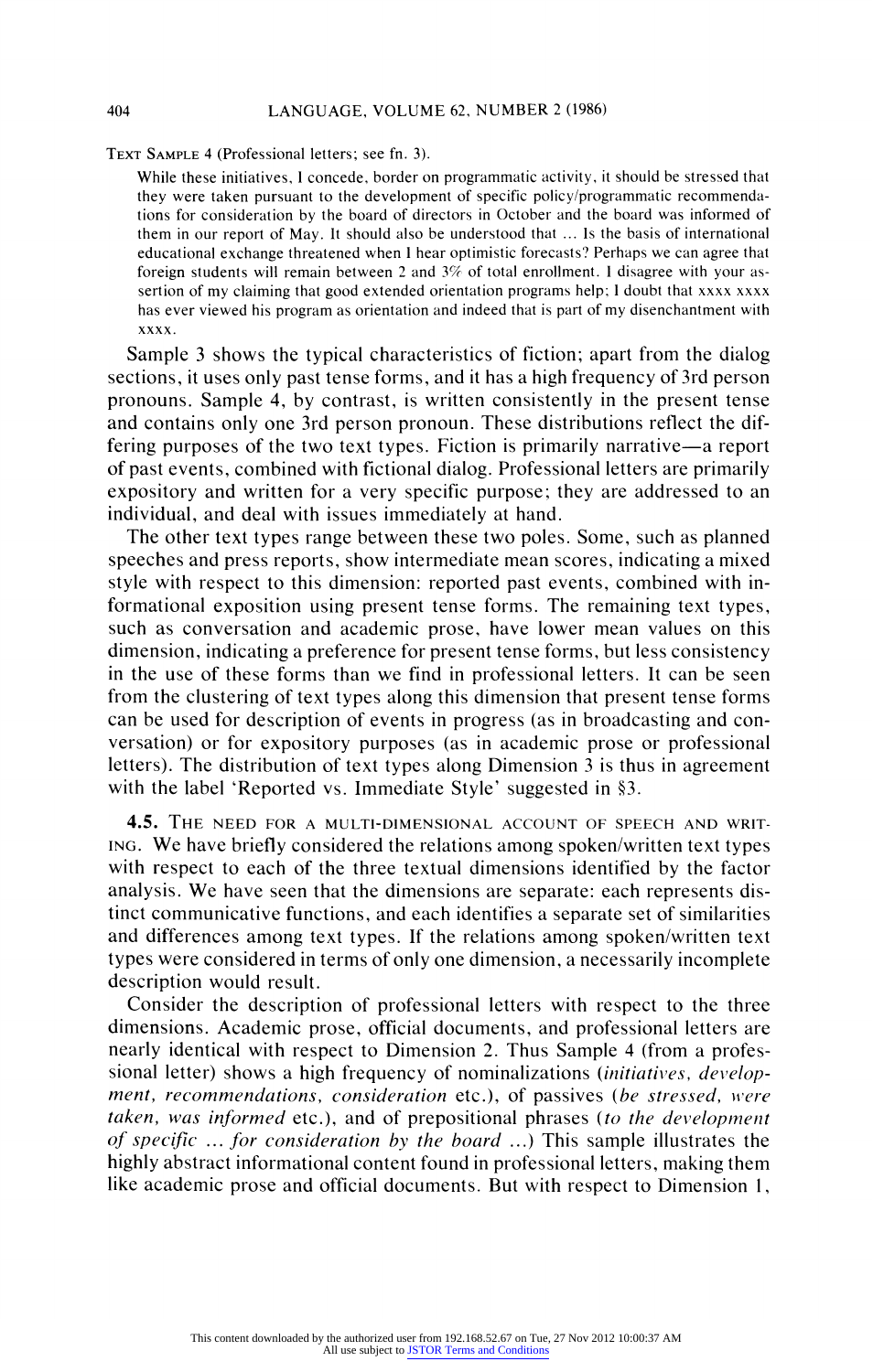**these text types are quite different. Professional letters show high type/token ratio and use of long words, as do academic prose and official documents; but they show considerable personal involvement and interaction with the reader. Sample 4 shows frequent 1st person reference and high use of subordinate clauses to express personal feelings (should be stressed that ..., should also be understood that ..., I doubt that ...)-plus frequent interactive features such as 2nd person pronouns and questions (Is the basis of ...?) Finally, as shown above, professional letters show the lowest score (or the most 'immediate' style) for Dimension 3. Thus a consideration of any of these dimensions alone would result in an inaccurate description of professional letters. If we considered only the features associated with Dimension 2, we might conclude that professional letters were indistinguishable from academic prose; if we considered only Dimension 1, we might conclude that professional letters were very similar to planned speeches or broadcasts. An adequate description of a text type and its relations to other text types requires a consideration of that text type with respect to all three dimensions.** 

**The need for all three textual dimensions can also be seen from other comparisons. Planned speeches show a pattern similar to that of professional letters, in that both permit considerable personal involvement and interaction-as shown by their relatively high scores on Dimension 1. Both also contain quite abstract content and are not highly situated (this is truer of professional letters than of planned speeches); thus they show high scores on Dimension 2. Sample 5 illustrates these characteristics in a planned speech:** 

**TEXT SAMPLE 5 (LL:12.5, Planned speeches).** 

**does anyone believe that we would have accepted for the seventies a degree of freedom of capital movement that would have aggravated that power of speculative attack on sterling which we had to fight in the sixties if Mr. Barber with inherited Labour exchange controls had to admit to a thousand million loss through a run on sterling in six days last June could any Labour government have agreed ... they can see ten years ahead but they're not going to tell us what's going to happen in the next ten weeks and they still haven't told us ... well why can't we be told ... if this statement is rejected you reject the right of the people to decide no other resolution adequately provides for the British people having the last word the right of self-determination** 

**Here we see frequent use of the features of interaction and involvement associated with Dimension 1 (does anyone believe that we ...?; could any ...**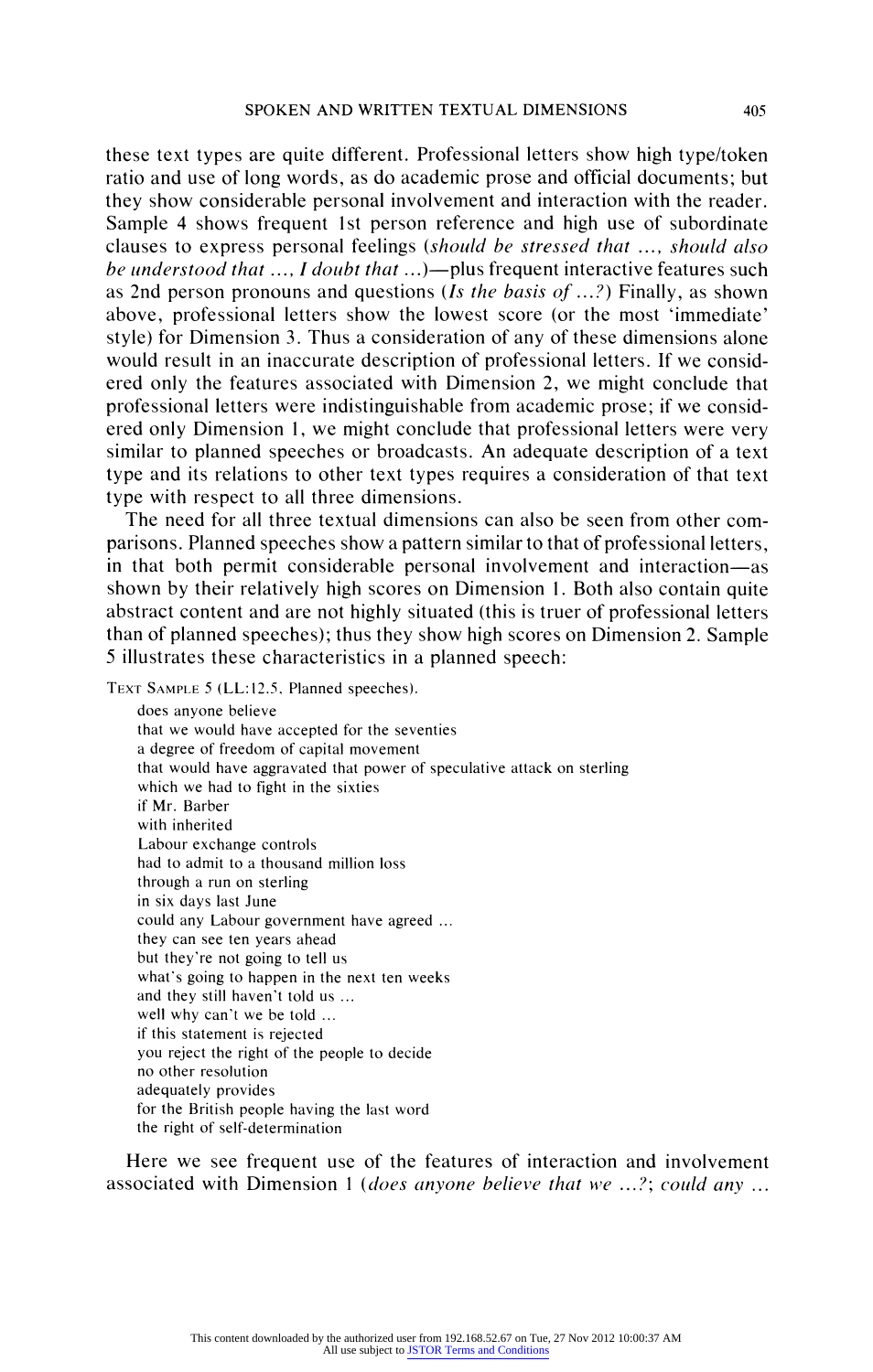have ...?; why can't we be told?)—but also of the passives and nominalizations **associated with Dimension 2, which mark an abstract content (be told, is rejected, resolution, self-determination). Dimension 2 begins to distinguish between planned speeches and professional letters, showing the speeches to be more highly situated than the letters. For example, consider the direct references to the temporal/physical situation in Sample 5 (six days last June, ten years ahead). The difference between these two text types is clearest, however, along Dimension 3. Professional letters show a strong preference for present tense forms and for exclusion of reported events, while planned speeches use both present and past forms. Present tense conveys expository content (e.g., from Sample 5, if ... is rejected ..., you reject ..., provides), while past tense reports past events given in support of the expository points (e.g. would have accepted, we had to fight, had to admit). Thus, consideration of all three dimensions is required to distinguish these text types.** 

**Broadcasts, as in Sample 6, appear to be quite similar to most written text types with respect to Dimension 1.** 

**TEXT SAMPLE 6 (LL:10.4a, Broadcasts).** 

**and it's Fire Raiser who's coming up to join Carbon Fire Raiser on the stand side and right over on the stand side is Grange Court coming to the two furlong from home marker and it's Carbon over on the far side in the sheepskin noseband in the centre is Fire Raiser in the check cap and on the stand side is Grange Court and Carbon's under pressure over on the far side and Fire Raiser's gone to the front and it's Fire Raiser the leader now ... and it's Carbon on the far side Fire Raiser fighting his way back and it looks as though Carbon is just going to hold him and at the line Carbon's the winner** 

**This sample shows few interactional features or indications of personal involvement, although real-time production constraints are quite obvious (shown by the restricted range of vocabulary and high repetition of words). However, a consideration of Dimension 2 shows broadcasts to be quite similar to the majority of spoken text types in being highly concrete and situated. Sample 6 shows few nominalizations, passives, or prepositional phrases; and it contains numerous references to the temporal/physical situation (right over on the stand side, in the centre, to the front, way back). Thus consideration of both Dimensions 1 and 2 is required to show that broadcasts are like many written text types in permitting little interaction or personal involvement-but are like many spoken text types in having a concrete, highly situated content.** 

**Finally, a description of the characteristics of fiction would be inadequate if only one dimension were considered. Along Dimension 1, fiction occurs toward the lower end with most of the written text types, but has a higher score than the expository types (excluding professional letters); it is thus highly explicit in its expression of meaning (having no real-time production con-**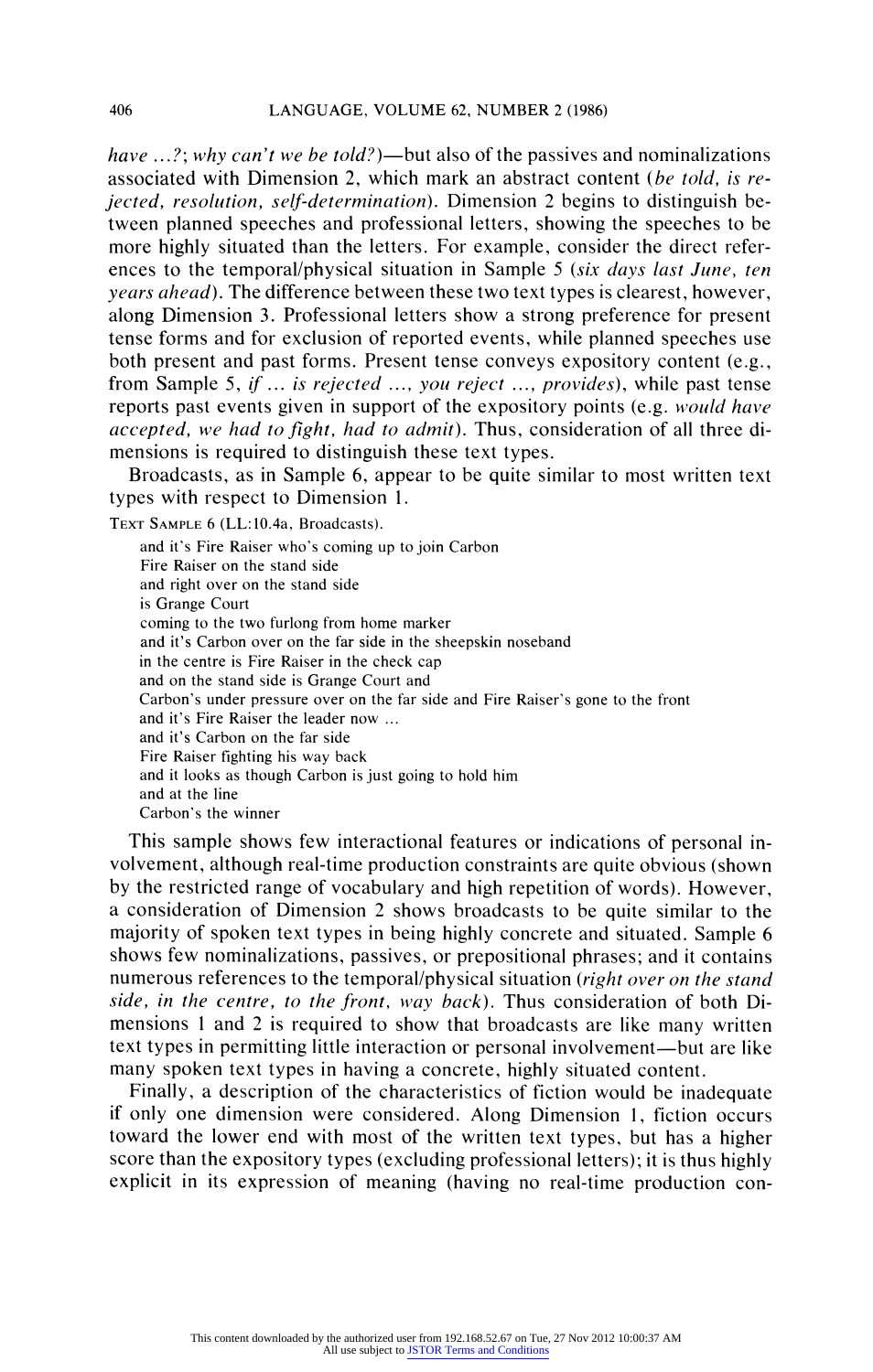**straints), but highly interactive, with considerable personal involvement (cf. Tannen 1982a). The high interaction may be related, in part, to the inclusion of fictional dialog in the text samples of the present study. Along Dimension 2, fiction gets very low scores, grouping with the majority of the spoken types. This shows the lack of abstract content in fiction (note the absence of passives**  and nominalizations in Sample 3),<sup>12</sup> as well as its highly situated nature (note **the many references to a physical/temporal situation in Sample 3: now, into the dugout, coming in from left field, beside it, right up to the dugout). Finally, along Dimension 3, fiction is shown to be different from all other spoken/written types by its strong preference for reported events over either description of events actually in progress or expository presentation of information.** 

**Other such comparisons could be made. In all these cases, text types that are similar along one dimension are shown to be quite distinct with respect to other dimensions. An over-all model of the relations among written/spoken types requires simultaneous consideration of the operation of all three textual dimensions.** 

#### **RECONCILIATION OF CONFLICTING CLAIMS**

**5. No single explanation can be given for the confused picture of the relationship between speech and writing which has emerged from past research.**  In §1, three restrictions were identified which characterize many earlier quan**titative studies: paucity of linguistic measures, of text samples, and of text types. In addition, the statistical methods which were typically used-direct comparison of frequencies, mean scores, or multiple univariate tests of significance-restricted the results. These restrictions were essential for exploratory research, where detailed analysis of individual linguistic features in individual texts was required. The results obtained in the present study would not have been interpretable without the detailed findings of earlier studies. Furthermore, the wide scope of the present study, including 545 texts taken from 16 text types, is possible only because of the availability of large-scale computerized corpora and computer-aided analysis. As it turns out, however, restricted, detailed studies do not provide an adequate basis for global conclusions concerning the relationship between speech and writing. In fact, the combination of the above-mentioned restrictions essentially guaranteed contradictory global conclusions. The restriction to few linguistic features and text types precludes the discovery of multiple textual dimensions, and the use of univariate statistics will fail to discover variation along multiple dimensions, even if the text sample includes such variation. Thus contradictory global con-**

**12 The absence of features like passives and nominalizations in fiction (as well as their presence in some of the other text types) is probably related to social and attitudinal parameters in addition to the abstractness of the content. Thus the use of passives and nominalizations could be seen as establishing a learned, highly impersonal style, which can be used to maintain social distance between author and reader (or speaker and listener). Students are trained to avoid these features in writing, although the effect of this training is not clear. The absence of these features in fiction, though, is probably related to these parameters as well as to content type.**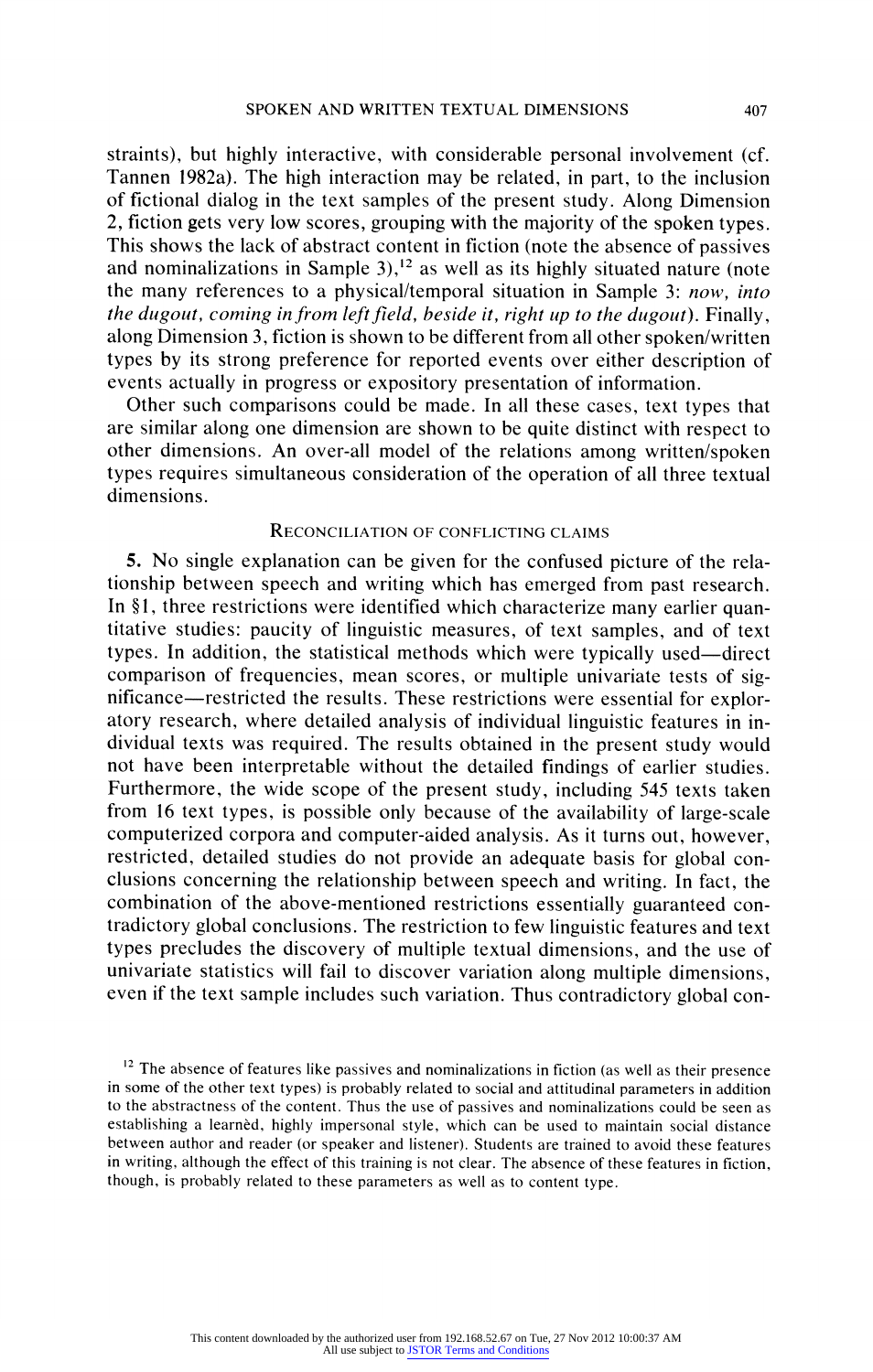**elusions have frequently resulted from comparison of different text types with respect to linguistic measures taken from different textual dimensions.** 

**The resolution of contradictory global conclusions can be illustrated through a comparison of Chafe 1982 and Blankenship 1962. These admittedly preliminary studies (see Chafe & Danielewicz 1985, Blankenship 1974) are used here because their findings are illustrative of the problem. Chafe found large linguistic differences between speech and writing by comparing conversation and academic papers along the two hypothesized dimensions of integration/fragmentation and involvement/detachment. By contrast, Blankenship 1962 concluded, from a comparison of popular journal articles and public speeches, that there was no over-all difference between speech and writing with respect to the measures of sentence length, past tense forms, and passives.** 

**Chafe's text types strongly biased his study in favor of finding a spoken/ written distinction, since conversation and academic prose show polar distinctions along Dimensions 1 and 2 identified in the present study: Interactive vs. Edited Text, and Abstract vs. Situated Content. If conversation is taken to represent speech, and academic prose to represent writing, then most linguistic features considered in previous research could be presented as evidence for a spoken/written distinction.** 

**Blankenship compared text types which were more similar (popular journals**  and prepared speeches)—but with respect to linguistic features which, as I **have shown here, are taken from separate textual dimensions: past tense clusters with perfect aspect and 3rd person pronouns on Dimension 3 (Reported vs. Immediate Style), while passives cluster with nominalizations and prepositional phrases on Dimension 2. Blankenship found nearly the same number of passives in writing and speech, and more past-tense forms in speech. These results are confirmed by the findings in ?4, above: popular lore and planned speeches have nearly the same value on Dimension 2, and planned speeches show a higher score than popular lore on Dimension 3. However, we cannot accept Blankenship's global conclusion that the reverse results for these two features demonstrate the unimportance of the spoken/written distinction. That is, the relations among text types differ along each of the textual dimensions**  described above in §4; and the only major distinction between the two text **types used by Blankenship is along Dimension 1—which is not represented in her selection of linguistic features.** 

**More specific contradictions can also be resolved with the over-all model developed here. Thus Chafe found more passives in writing (academic papers) than in speech (conversation); Poole & Field, however, found few passives in either writing (narratives) or speech (interviews). The distribution of these text types along Dimension 2, which includes passive constructions, confirms both pairs of findings: academic prose has one of the highest scores, and conversation one of the lowest; fiction (the text type in the present study most similar to 'narrative') has an intermediate score, as do interviews.** 

**Contradictory findings concerning the extent of subordination in speech and writing are more difficult to resolve because the function of subordination is more varied and complex than these other linguistic features. In terms of the**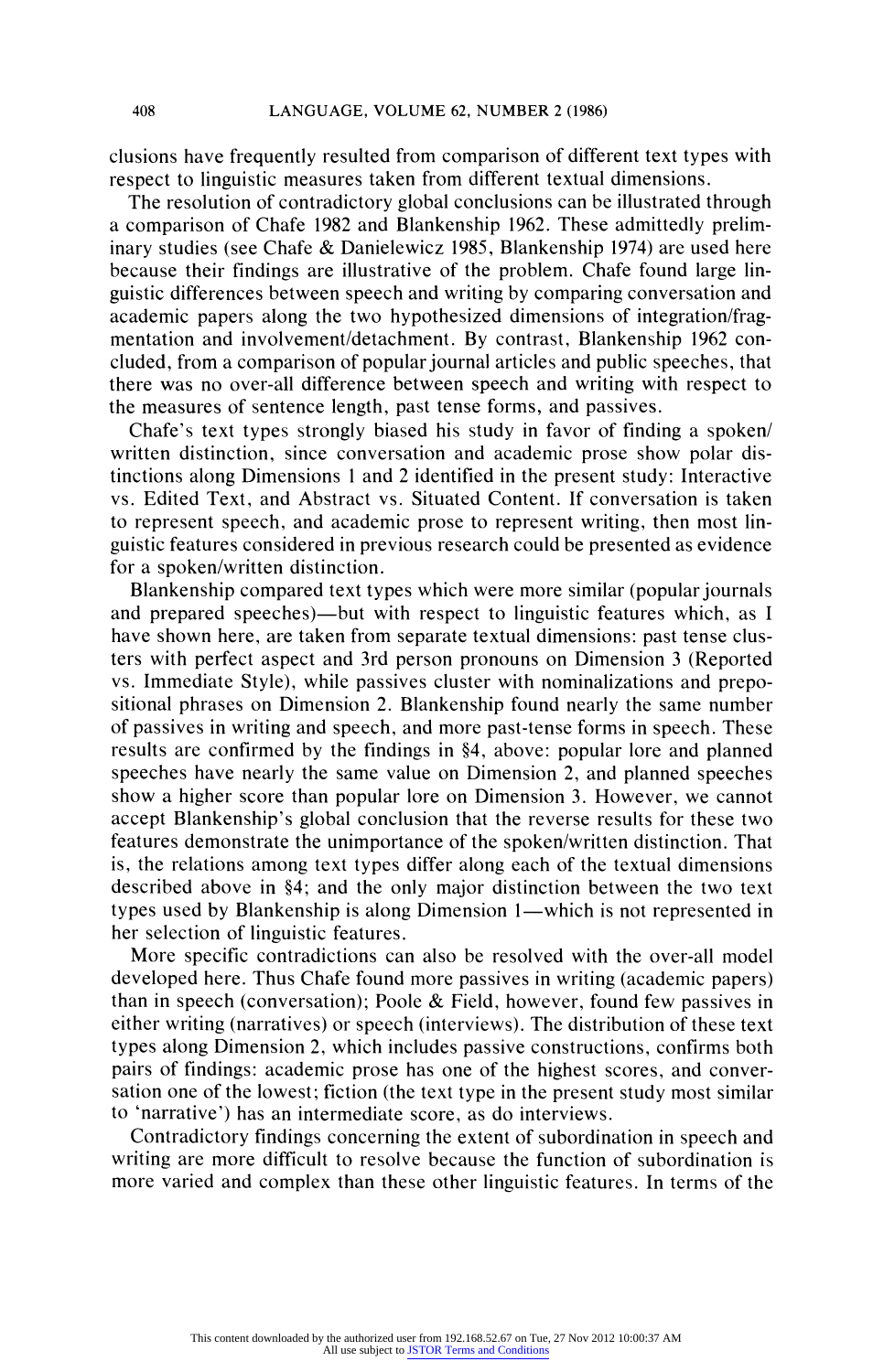**over-all amount of subordination in a text, Kroll, O'Donnell, and Chafe found more in writing; but Halliday and Poole & Field found more in speech. Beaman, who generally found more subordination in speech, perceptively noted that different types of subordination are present in the two modes.'3 The differences among these findings are influenced by several parameters. For example, the text types chosen for comparison vary widely between studies: while O'Donnell looked at only one television interview and one newspaper opinion column, Chafe compared conversation and academic papers, and Beaman compared spoken/written narratives.** 

**Equally important is the fact that the subordination measures used in earlier studies are different and not directly comparable. As I have shown, thatclauses, if-clauses, wH-clauses, and other subordinators (i.e. adverbial clauses) function as part of a single dimension; but relative clauses have a separate communicative function. Infinitives have been grouped as parts of two different factors, and thus may have yet another communicative function. Assessments of over-all subordination which indiscriminately lump these measures together can be expected to produce contradictory results.** 

**When individual subordination measures are considered separately, the findings are less contradictory; e.g., in agreement with my analysis, most previous studies have found more that-clauses in speech (Beaman 1984, Frawley 1982, Jorgensen 1978, and even O'Donnell 1974). However, nearly all studies have shown relative clauses to occur more frequently in writing (Frawley, Kroch & Hindle, O'Donnell, Chafe); they are distributed differently from that-clauses, as shown by their clustering on separate dimensions in the present analysis. Finally, although O'Donnell and Beaman found more adverbials in writing (an apparent contradiction to the clustering of 'other adverbial subordinators' on Factor 1 in my analysis), Beaman's specific findings for speech agree well with mine: more condition adverbials (comparable to if-clauses here) and reason adverbials (e.g. though, although, because, and since-which are several of the primary tokens in my category 'other subordinators').** 

**We have seen that subordination features function as part of different textual dimensions, and that they serve differing functions in different text types; contrast that-clauses on Dimension 1 with relative clauses on Dimension 4. More detailed study of subordination features as they function in different text types is required before final conclusions can be drawn concerning their over-all distribution and functions.** 

**This section has shown that the global conclusions reached in previous research are contradictory because the text types chosen for comparison were too similar or too different; because the linguistic features chosen belonged to different textual dimensions; and because researchers relied on inadequate ana**lytical techniques. The analysis presented in §4, above, more adequately rep**resents the complex relations among spoken/written text types in English, and** 

**<sup>13</sup>Studies in other languages indicate similar distributions. Pellegrino & Scopesi 1978 found the**  same over-all amount of subordination in spoken and written Italian, as did Jörgensen 1978 for **Swedish.**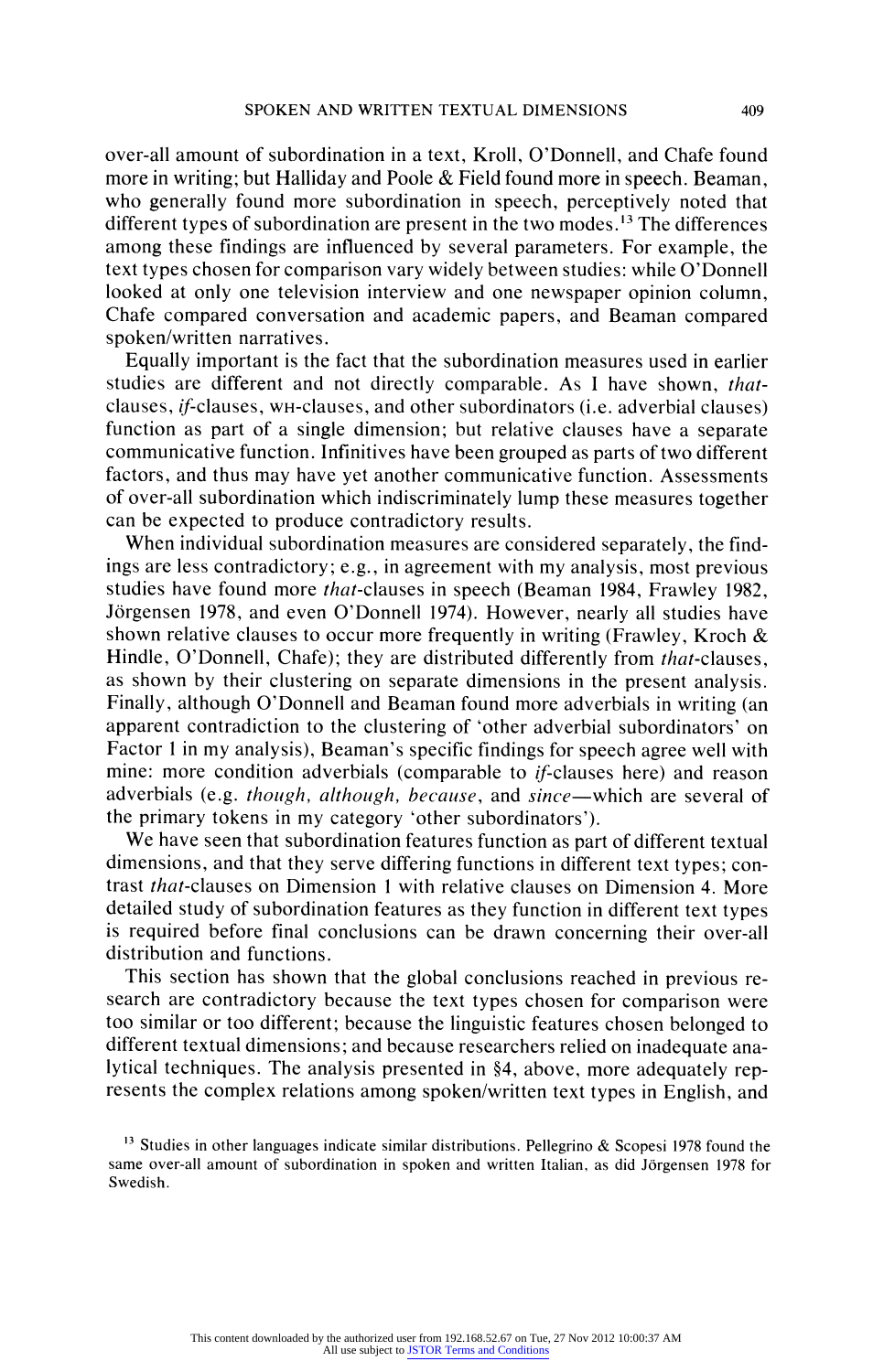**shows that the 'contradictions' are in fact accurate findings. That is, individual findings about text types have been generally valid, but the global conclusions based on them, regarding speech and writing, have been in error.** 

#### **SUMMARY AND CONCLUSION**

**6. This study has identified three fundamental parameters of textual variation which underlie speech and writing in English. These dimensions are tentatively labeled 'Interactive vs. Edited Text', 'Abstract vs. Situated Content', and 'Reported vs. Immediate Style'. In addition, the similarities and differences among 16 spoken/written text types with respect to these dimensions have been charted. This treatment depends on a multi-feature/multi-dimension approach, using factor analysis to study a wide range of linguistic features taken from diverse text types. Earlier exploratory studies, using a more restricted analysis of few text types and few linguistic features, reached contradictory global conclusions concerning the relations among spoken/written text types. Each of these studies accurately described a small piece of the over-all puzzle; however, comprehensive conclusions regarding the over-all relations among spoken/written text types require a comprehensive methodology. It is shown in ?4, above, that inaccurate descriptions of the relations among text types result if consideration is limited to only one or two of the dimensions identified here. It is**  shown further, in §5, that the contradictory global conclusions reached in pre**vious studies can be attributed to imbalance in the text types being compared, and to the use of linguistic features belonging to different textual dimensions. The value of the present approach is shown by the identification of three textual dimensions, which can be used to verify the individual findings of earlier studies while resolving the contradictory global conclusions reached in those studies.** 

**A multi-feature/multi-dimension approach has proved equally valuable to other areas of text analysis. It has been used to identify dimensions of linguistic complexity (Finegan & Biber 1984), sociolinguistic prestige (Finegan & Biber 1983), style (Grabe 1984, Biber & Finegan 1984), dialect differences (Biber 1984), and stance (Biber & Finegan 1985); it has also been used to identify dimensions of formality and literacy in a non-Western language (Besnier 1984). There are doubtless other applications as well. Textual variation across any sociolinguistic domain is complex and multi-faceted; hence comprehensive conclusions concerning variation within such domains must be based on a comprehensive methodology. The present study uses such methodology to identify three principal textual dimensions underlying variation among spoken/written text types in English.** 

#### **APPENDIX**

**List of the 41 syntactic and lexical features used, with interpretations suggested in previous studies.** 

**Writing has a more detached, decontextualized style:** 

- **1. Nominalizations (Chafe 1982, DeVito 1967).**
- **2. Agentless passives (Weiner & Labov 1983).**
- **3. By-passives (Blankenship 1962, Brown & Yule 1983, Chafe 1982, Chafe & Danielewicz 1985, O'Donnell 1974).**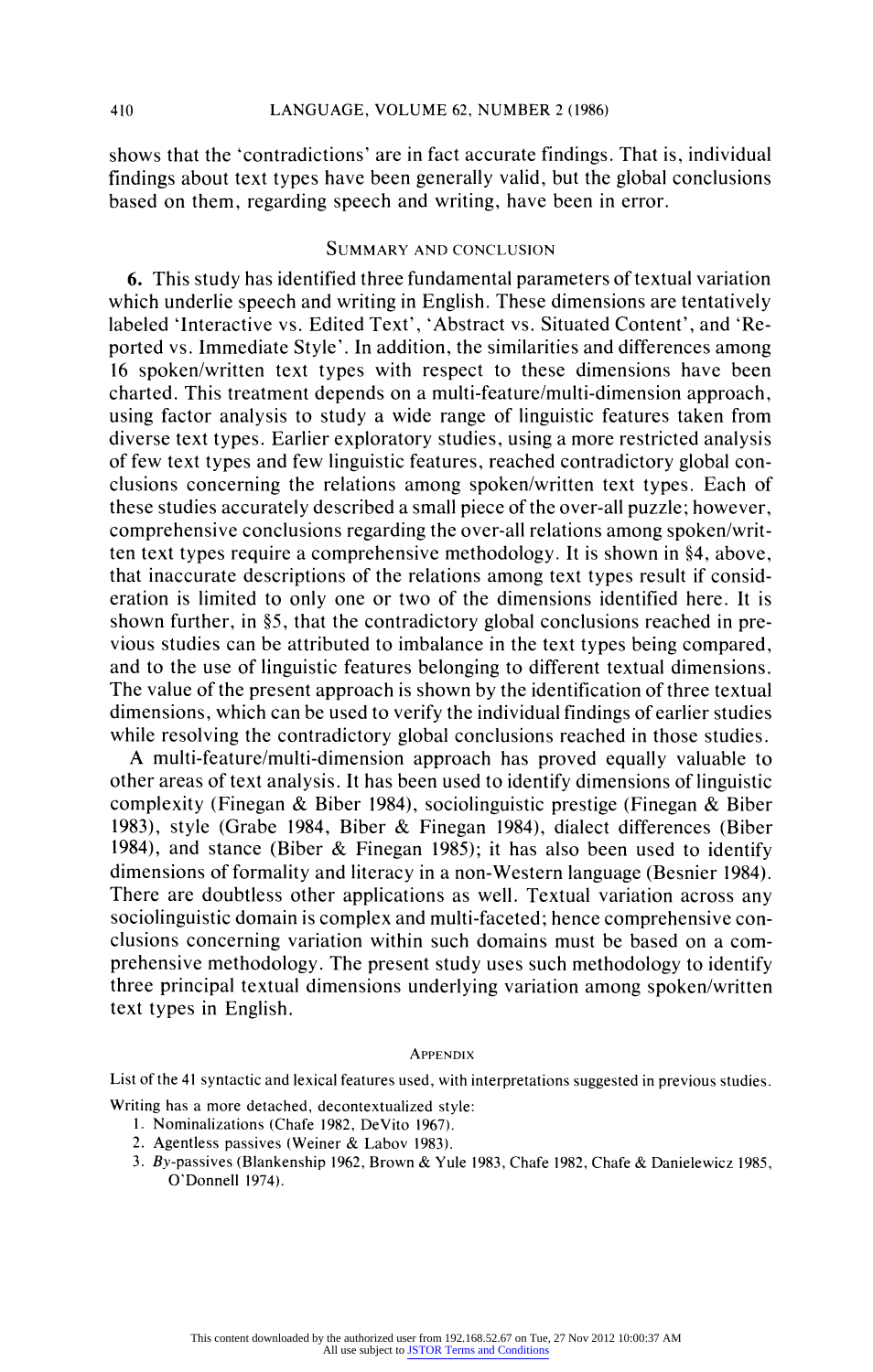**Writing has a more elaborated, expanded style:** 

- **4. That-clauses (Beaman 1984, O'Donnell 1974, Chafe 1982, Poole & Field 1976, Frawley 1982).**
- **5. Relative clauses (Beaman, O'Donnell, Chafe, Poole & Field, Frawley).**
- **6. Infinitives (Beaman, Chafe, O'Donnell).**
- **7. Other adverbial subordinators: (al)though, because, since, unless, while, whilst, until, in that, so that, such that (Beaman, O'Donnell).**
- **8. WH-clauses.**
- **9. If-clauses.**
- **10. Total prepositional phrases (Blankenship 1974, Chafe 1982, Chafe & Danielewicz 1985, Marckworth & Baker 1974).**
- **11. Total adjectives (Blankenship 1974, Chafe 1982, O'Donnell 1974, Marckworth & Baker, Poole & Field).**
- **12. Other adverbs-excluding place and time adverbs, hedges, emphatics, style and attitudinal disjuncts (Blankenship 1974, Marckworth & Baker, Poole & Field, Tottie 1983).**

**Writing has a more explicit level of expression:** 

- **13. Typeltoken ratio in vocabulary (Blankenship 1974, Drieman 1962, Chafe & Danielewicz).**
- **14. Word length (Blankenship 1974, Drieman 1962).**
- **15. Specific conjuncts: in conclusion, in consequence, hence etc. (Tottie 1983, Quirk et al. 1972).**
- **16. Style disjuncts: bluntly, flatly, truly etc. (Quirk et al., Biber & Finegan 1985).**
- **17. Attitudinal disjuncts: admittedly, assuredly, certainly etc. (Quirk et al., Biber & Finegan 1985).**
- **18. Specific hedges (and down-toners): virtually, possibly, perhaps etc. (Chafe & Danielewicz, Quirk et al.).**

**19. Specific emphatics (and intensifiers): completely, absolutely, precisely etc. (Quirk et al.). Writing has more explicit marking of informational relations:** 

- **20. It-clefts (Brown & Yule, Marckworth & Baker).**
- **21. WH-clefts (Pawley & Syder 1985, Marckworth & Baker).**
- **22. Demonstrative-BE-wH (Quirk et al.).**

**Speech has a more inexplicit, informal, style of expression:** 

- **23. General (informal) hedges: at about, something like, sort of etc. (Chafe, Chafe & Danielewicz).**
- **24. General (informal) emphatics: just, really, real + ADJ, so + ADJ etc. (Chafe, Brown & Yule).**
- **25. Pronoun it (Chafe & Danielewicz).**
- **26. Pro-verb do.**
- **27. Contractions (Chafe & Danielewicz, Marckworth & Baker).**
- **28. Subordinator-that deletion: I think [that] he went to ... (Beaman 1984, Finegan & Biber 1984).**
- **29. Relative pronoun deletion: the speech [that] I heard was ... (Beaman 1984, Finegan & Biber 1984).**
- **30. Final (stranded) prepositions (Finegan & Biber 1983).**
- **31. Split infinitives (Finegan & Biber 1983).**
- **32. Split auxiliaries: AUX ADV VERB (Finegan & Biber 1983).**

**Speech is more interactive/involved:** 

- **33. First and second person pronouns (Chafe 1982, Chafe & Danielewicz, Blankenship 1974, Poole & Field).**
- **34. Direct yes-no questions (Marckworth & Baker).**
- **35. Direct wH-questions (Marckworth & Baker).**

**Speech is more situated in a physical/temporal context:** 

- **36. Place adverbs: across, below, outside etc. (Chafe & Danielewicz).**
- **37. Time adverbs: early, late, soon (Chafe & Danielewicz).**
- **38. Third person pronouns (Poole & Field).**
- **Speech and writing differ in their use of verb tense/aspect:** 
	- **39. Past tense (Blankenship 1962, Marckworth & Baker).**
	- **40. Perfect aspect (Marckworth & Baker).**
	- **41. Present tense.**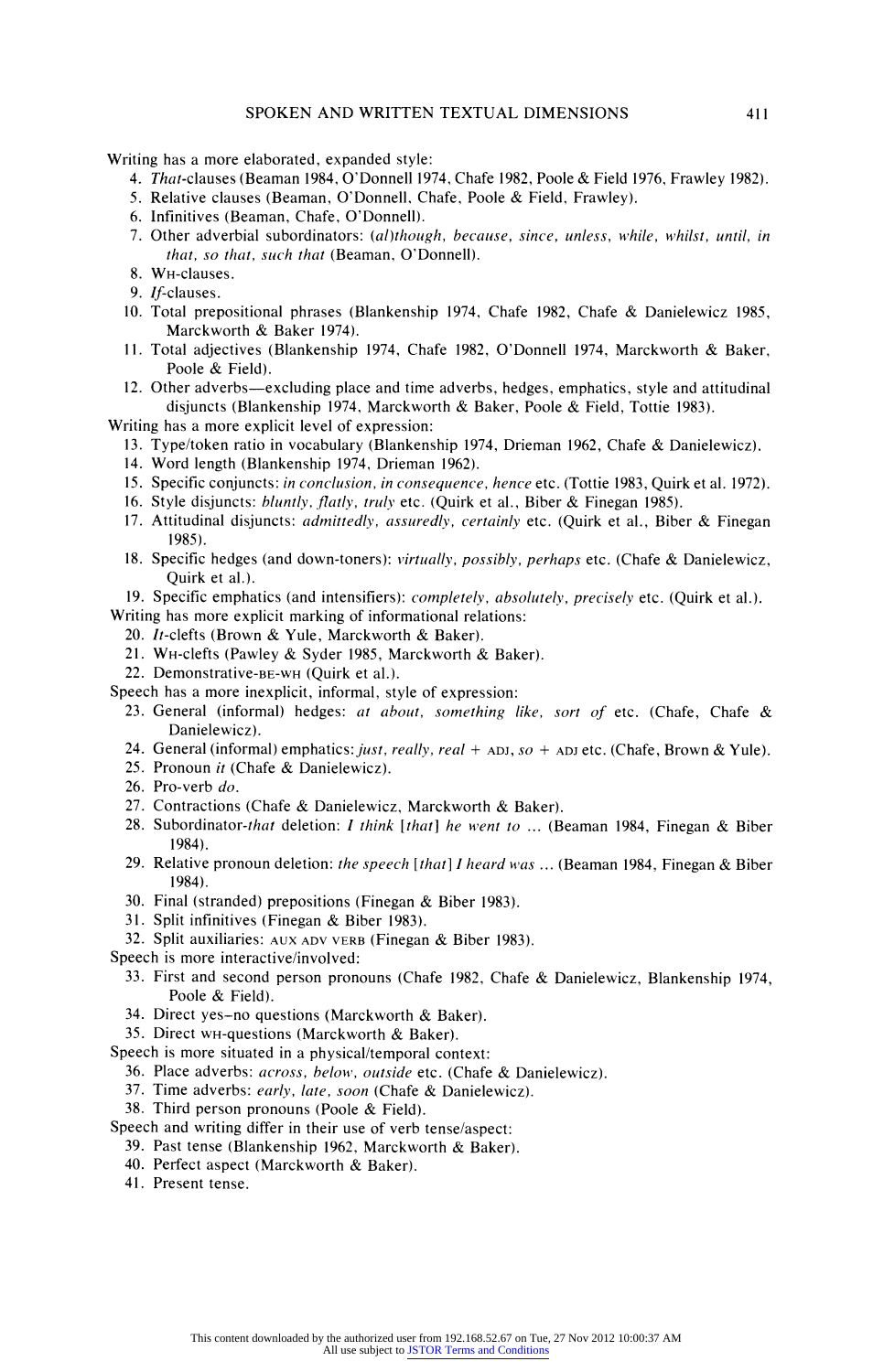#### **REFERENCES**

- **AKINNASO, F. N1YI. 1982. On the differences between spoken and written language. Language and Speech 25.97-125.**
- **BEAMAN, KAREN. 1984. Coordination and subordination revisited: Syntactic complexity in spoken and written narrative discourse. Coherence in spoken and written discourse, ed. by Deborah Tannen, 45-80. Norwood, NJ: Ablex.**
- BESNIER, NIKO. 1984. Restricted literacy and the development of a literacy–orality con**trast. Dissertation proposal, Department of Linguistics, University of Southern California.**
- **BIBER, DOUGLAS. 1984. A textual comparison of British and American writing. Paper presented at NWAVE 13, Philadelphia.**
- **--. 1985. Investigating macroscopic textual variation through multi-feature/multi-dimensional analyses. Linguistics 23.337-60.**
- **--, and EDWARD FINEGAN. 1984. Luddites, linguists or the literati: Who speaks to style in the computer age. Paper presented at Life of the Mind Series, Division of Humanities, University of Southern California.**
- **-- , --. 1985. Adverbials as markers of stance: A multivariate approach. Paper presented at 6th Intl. Conf. on Eng. Lang. Research on Computerized Corpora, Lund, Sweden.**
- **BLANKENSHIP, JANE. 1962. A linguistic analysis of oral and written style. Quarterly Journal of Speech 48.419-22.**
- **. 1974. The influence of mode, submode, and speaker predilection on style. Speech Monographs 41.85-118.**
- **BROWN, GILLIAN, and GEORGE YULE. 1983. Discourse analysis. Cambridge: University Press.**
- **CARROLL, JOHN B. 1960. Vectors of prose style. Style in language, ed. by Thomas A. Sebeok, 283-92. Cambridge, MA: MIT Press.**
- **CAYER, ROGER L., and RENEE K. SACKS. 1979. Oral and written discourse of basic writers: Similarities and differences. Research in the Teaching of English 13.121-8.**
- **CHAFE, WALLACE L. 1982. Integration and involvement in speaking, writing, and oral literature. In Tannen 1982c, 35-54.**
- **, and JANE DANIELEWICZ. 1985. Properties of spoken and written language. Comprehending oral and written language, ed. by Rosalind Horowitz and S. J. Samuels, to appear. New York: Academic Press.**
- **DEVITO, JOSEPH A. 1967. Levels of abstraction in spoken and written language. Journal of Communication 17.354-61.**
- **DRIEMAN, G. H. J. 1962. Differences between written and spoken language. Acta Psychologica 20.36-57, 78-100.**
- **DUBUISSON, COLETTE; LOUISETTE EMIRKANIAN; and DAVID SANKOFF. 1983. The development of syntactic complexity in narrative, informative and argumentative discourse. Montreal: Centre de Recherche de Mathematiques Appliquees, Universite**  de Montréal.
- **FAIGLEY, LESTER, and PAUL MEYER. 1983. Rhetorical theory and readers' classifications of text types. Text 3.305-25.**
- **FINEGAN, EDWARD. 1985. The linguistic forms of prestige. The miracle of language: Essays in honor of Charlton Laird, ed. by Robert Gorrell & Phillip Boardman. To appear, Reno: University of Nevada Press.**
- **, and DOUGLAS BIBER. 1983. Towards a unified model of sociolinguistic prestige. Proceedings of NWAVE 12, ed. by David Sankoff, to appear.**
- -, 1984. A multi-dimensional model of linguistic complexity in English. Social **and cognitive perspectives on language, ed. by Christopher J. Hall et al. (Southern California papers in linguistics, 11.) To appear, Los Angeles: University of Southern California.**
- **FRANCIS, W. NELSON, and HENRY KUCERA. 1982. Frequency analysis of English usage: Lexicon and grammar. Boston: Houghton Mifflin.**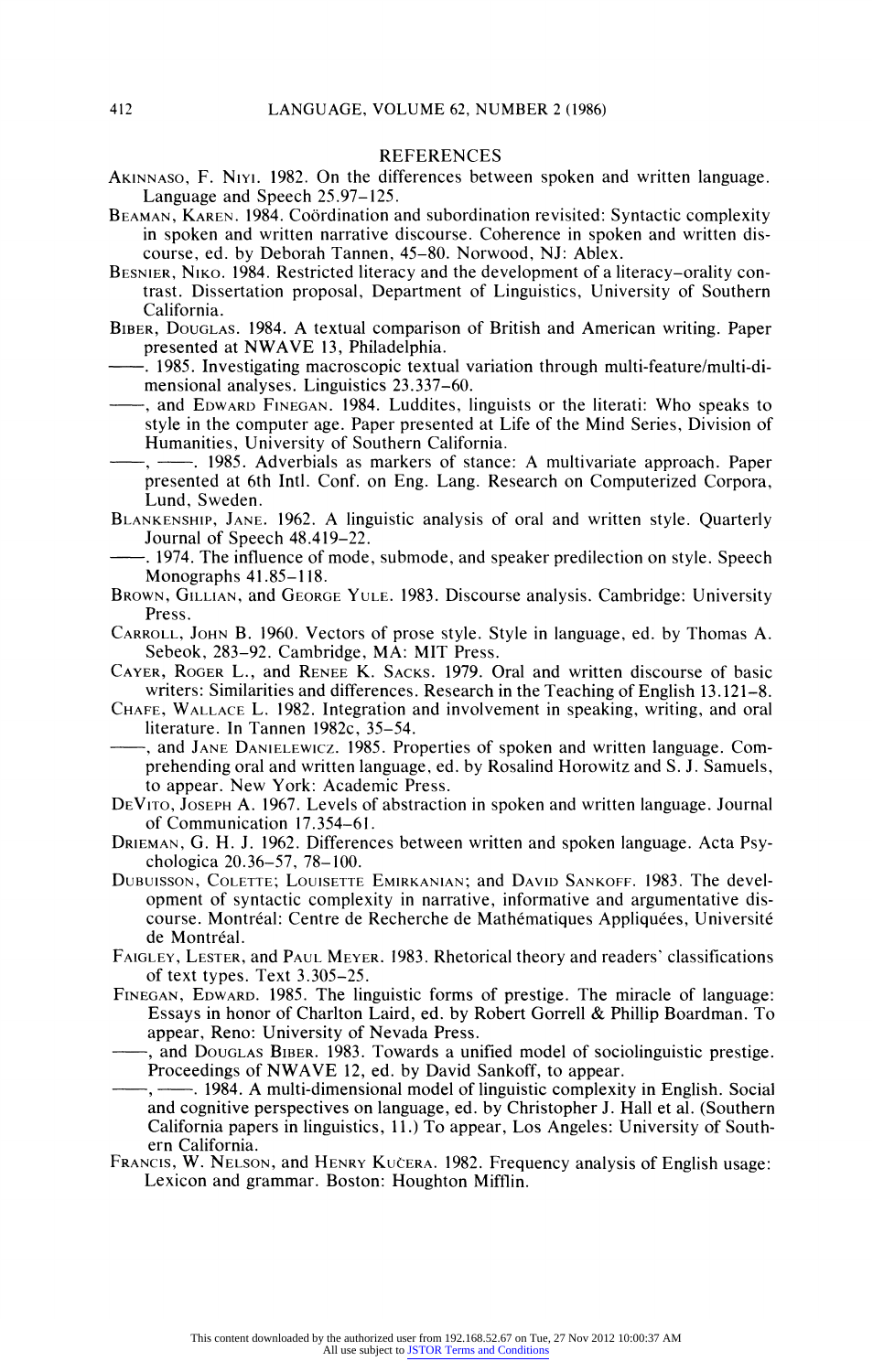- **FRAWLEY, WILLIAM. 1982. Universal grammar and composition: Relativization, complementation, and quantification. Linguistics and literacy, ed. by W. Frawley, 65- 90. New York: Plenum.**
- **FREDERIKSEN, CARL H., and JOSEPH F. DOMINIC. 1981 (eds.) Writing: The nature, development, and teaching of written communication, II: Process, development and communication. Hillsdale, NJ: Erlbaum.**
- **GORSUCH, RICHARD L. 1983. Factor analysis. 2nd edn. Hillsdale, NJ: Erlbaum.**
- **GRABE, WILLIAM P. 1984. Towards defining expository prose within a theory of text construction. USC dissertation.**
- **GREEN, GEORGIA M., and JERRY L. MORGAN. 1981. Writing ability as a function of the appreciation of differences between oral and written communication. In Frederiksen & Dominic, 177-88.**
- **GUMPERZ, JOHN J.; HANNAH KALTMAN; and MARY CATHERINE O'CONNOR. 1984. Cohesion in spoken and written discourse. Coherence in spoken and written discourse, ed. by Deborah Tannen, 3-20. Norwood, NJ: Ablex.**
- **HALLIDAY, MICHAEL A. K. 1979. Differences between spoken and written language: Some implications for literacy teaching. Communication through reading: Proceedings of the 4th Australian Reading Conference, ed. by Glenda Page et al., 2.37- 52. Adelaide: Australian Reading Association.**
- **HORVATH, BARBARA M. 1985. Variation in Australian English: The sociolects of Sydney. Cambridge: University Press.**
- **HYMES, DELL. 1972. On communicative competence. Sociolinguistics, ed. by John B. Pride & Janet Holmes, 269-93. Harmondsworth: Penguin.**
- JÖRGENSEN, NILS. 1978. Underordnade satser och fraser i talad svenska: Funktion och **byggnad. (Lundastudier i nordisk sprakvetenskap, C-10.) Lund: Ekstrand.**
- **JOHANSSON, STIG. 1982 (ed.) Computer corpora in English language research. Bergen: Norwegian Computing Centre for the Humanities.**
- **; GEOFFREY N. LEECH; and HELEN GOODLUCK. 1978. Manual of information to accompany the Lancaster-Oslo/Bergen Corpus of British English, for use with digital computers. Oslo: Department of English, University of Oslo.**
- **KAY, PAUL. 1977. Language evolution and speech style. Sociocultural dimensions of language change, ed. by Ben G. Blount & Mary Sanches, 21-33. New York: Academic Press.**
- **KROCH, ANTHONY S., and DONALD M. H1NDLE. 1982. A quantitative study of the syntax of speech and writing. Final report to the National Institute of Education.**
- **KROLL, BARBARA. 1977. Ways communicators encode propositions in spoken and written English: A look at subordination and coordination. Discourse across time and space, ed. by Elinor 0. Keenan & Tina Bennett (Southern California occasional papers in linguistics, 5), 69-108. Los Angeles: USC.**
- **MARCKWORTH, MARY L., and WILLIAM J.BAKER. 1974. A discriminant function analysis of co-variation of a number of syntactic devices in five prose genres. American Journal of Computational Linguistics, Microfiche 11.**
- **O'DONNELL, ROY C. 1974. Syntactic differences between speech and writing. American Speech 49. 102-10.**
- **OLSON, DAVID R. 1977. From utterance to text: The bias of language in speech and writing. Harvard Educational Review 47.257-81.**
- **--, and NANCY TORRANCE. 1981. Learning to meet the requirements of written text: Language development in the school years. In Frederiksen & Dominic, 235-55.**
- **PAWLEY, ANDREW, and FRANCES H. SYDER. 1985. Natural selection in syntax: Notes on adaptive variation and change in vernacular and literary grammar. Journal of Pragmatics, to appear.**
- **PELLEGRINO, M. L. MORRA, and A. A. SCOPESI. 1978. Oral and written language in children: Syntactical development of descriptive language. International Journal of Psycholinguistics 5.5-19.**
- **POOLE, MILLICENT E. 1973. A comparison of the factorial structure of written coding**